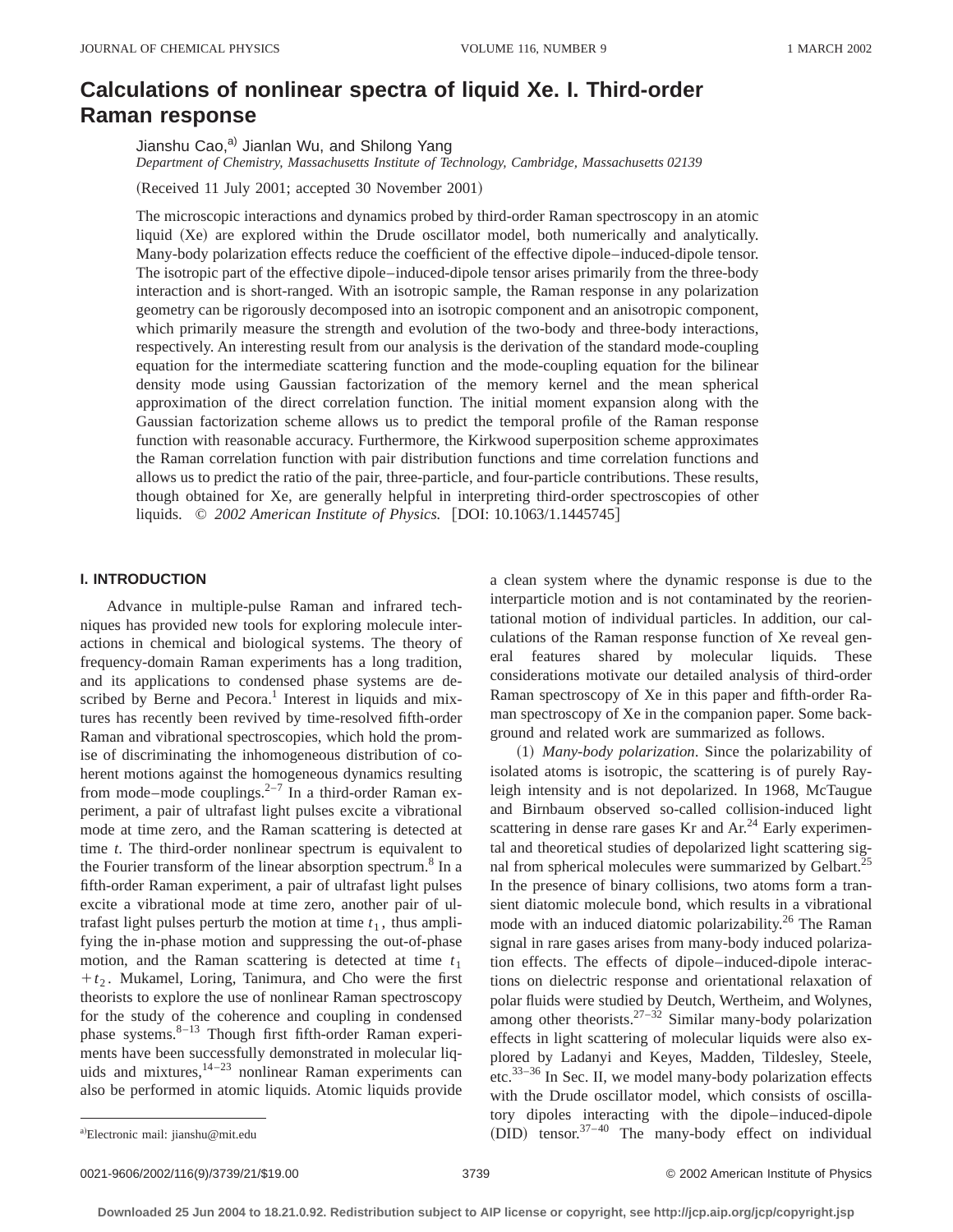Drude oscillators leads to an enhanced value for the atomic polarizability, i.e., the renormalized polarizability. This enhanced polarizability has been derived within the mean spherical approximation by Pratt and, independently, by Hoye and Stell.<sup>41,42</sup> In order to calculate the effects of manybody polarization on Raman spectra, we use a simple resummation scheme in Appendix B to derive the renormalized atomic polarizability and, more importantly, the renormalized DID interaction tensor. Hence, we are able to reduce the many-body polarization to the effective one-body polarizability and two-body dipole–dipole tensor in Eq.  $(2.11)$ .

~2! *Polarization selectivity*. Multiple pulse photoexcitation experiments are often carried out with different sequences of light polarization so that scattering intensities at different polarization geometries can be used to probe orientational dynamics. A well-known example is the third-order off-resonant Raman experiment, where the anisotropic component of the total polarizability, measured with the depolarization geometry, can be well-separated from the isotropic component of the total polarizability, observed along the magic angle.<sup>1,43,44</sup> Polarization selectivity is usually examined within the orientational diffusion model, which is adequate for molecular liquids with large rotational friction. Similar results can be obtained with other approaches including the instantaneous normal mode method. However, for atomic liquids, orientational relaxation is associated with the transient interparticle bond but not with single-particle reorientational motions, rendering the diffusion model inapplicable. Thus, in Sec. III, we formulate a general treatment of polarization selectivity using the isotropic symmetry of the sample and the tensor property of the dipole–dipole interaction.

~3! *Gaussian factorization and mode coupling equations*. Dynamic decomposition schemes have been widely used in the theoretical studies of solvation dynamics, energy relaxation and dephasing, charge transfer, etc.45–48 One such scheme invokes the Gaussian factorization of density fluctuations at different times. The equilibrium distribution broken by the factorization approximation is partly reconstructed by incorporating the liquid distribution function. In the spirit of the mean spherical approximation, the direct pair correlation function is approximated by the product of the pair correlation function and the interaction potential. The Gaussian factorization scheme is shown in Sec. IV C to recover the standard mode coupling theory (MCT) equation for the intermediate scattering function derived by Götze *et al.*49–51 Further, in Sec. IV D, we derive mode-coupling equations for four-point time correlation functions in a similar way and demonstrate that the resulting mode coupling equation is consistent with the hydrodynamic limit of the four-point correlation function. This justifies the simple Gaussian evaluation of the third-order Raman correlation function in the long-time limit.

~4! *Temporal profile of the response function*. In general, linear absorption spectra in liquids consist of a featureless peak broadened by various liquid modes. The third-order Raman spectrum is no exception in that its response function exhibits a simple peak along the time axis. This seemingly simple temporal profile is the result of the evolution of the

total polarizability in liquids. Early theoretical studies of the depolarized light scattering spectrum were carried out by Madden and Ladd, Litovitz, and Montrose<sup>52,53</sup> and were summarized in Ref. 54. The instantaneous normal mode (INM) method provides a new approach to analyzing liquid and solvation dynamics.<sup>55-59</sup> In particular, Fourkas, Keyes, and their co-workers have employed the INM method to analyze the third-order and fifth-order liquid spectra. $60-62$  Direct numerical calculations of the temporal profile of third-order and fifth-order response functions were carried out by Ma and Stratt on liquid Xe<sup>63</sup> and by Jansen, Snijders, and Duppen on  $CS_2$ .<sup>64</sup> Various theoretical treatments were introduced to calculate spectral line-broadenings and solvation dynamics.<sup>65–72</sup> Motivated by these works, in Sec. IV, we apply dynamic decomposition to the evaluation of the correlation function of the total polarizability. The initial behavior of the response function is fit to a Gaussian function with the first few moments, and is extended to longer times by Gaussian factorization of the four-point correlation function into a product of linear hydrodynamic modes.<sup>50</sup> In Sec. V, the correlation function for the total polarizability tensor is separated into the two-particle, three-particle, and four-particle contributions. These contributions are evaluated with the help of Kirkwood superposition and are approximated in terms of two-body equilibrium averages and two-body timecorrelation functions. We analyze the relative contributions from these terms and confirm the predicted ratio of the three contributions in the long-time limit.<sup>53</sup>

The paper is organized according to the above-posed issues, with supporting derivations presented in the appendices. Our analysis is verified by numerical simulations, with the details described in Appendix C, and the numerical results are presented in relevant sections.

# **II. DRUDE OSCILLATOR MODEL AND ITS RENORMALIZATION**

The relevant microscopic information in the third-order Raman experiment is described by the linear response function

$$
R(t) = -\langle \{\Pi(t), \Pi(0)\}\rangle = -\beta \dot{C}(t),\tag{2.1}
$$

where  $\beta$  is the inverse temperature,  $\{\}$  is the Poisson bracket, and  $C(t) = \langle \Pi(t) \Pi(0) \rangle$  is the time correlation function. The total Raman polarizability of the sample  $\Pi$  is a second-rank tensor in three-dimensional Cartesian space, and the response function and the correlation function are fourthrank tensors in three-dimensional Cartesian space. The tensor elements describe Raman intensity profiles in various polarization geometries.

To calculate the total polarizability of liquid Xe, we introduce the Drude oscillator model, which consists of oscillating dipoles interacting through the second-order dipole tensor **T**. The mean square fluctuation of an isolated Drude dipole is  $\alpha/\beta$  with  $\alpha$  the atomic polarizability. In this model, the total polarizability tensor of a fluid composed of *N* identical spherical Drude oscillators is

$$
\Pi(t) = \sum_{ij}^{N} \alpha [\mathbf{I} - \alpha \mathbf{T}(t)]_{ij}^{-1},
$$
\n(2.2)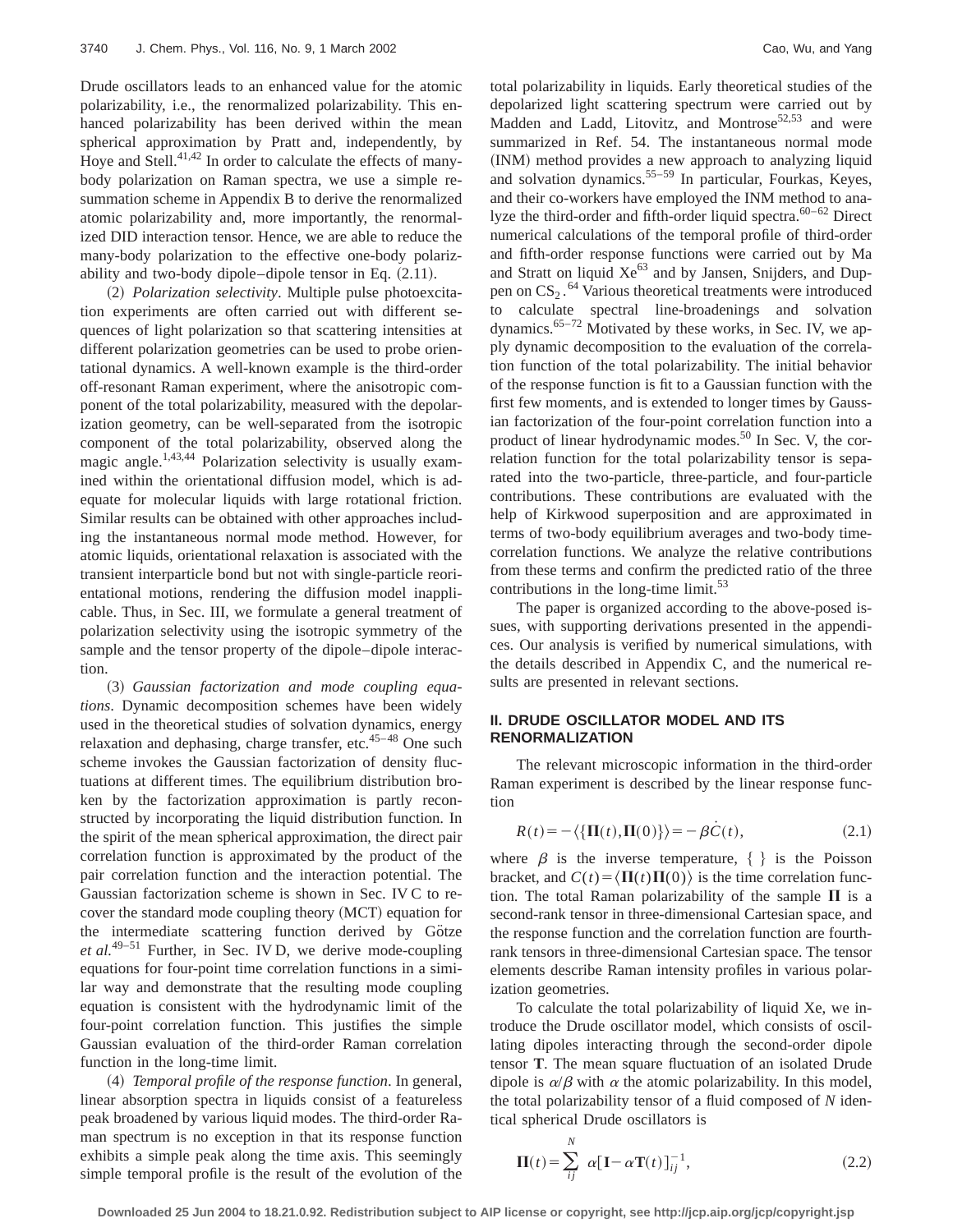# **Three-body interaction**



FIG. 1. Schematic of the three-body polarization effect. The solid line represents the dipole–dipole interaction between particles 1 and 2 with a fixed separation, the dashed lines represent intermediate interactions being integrated.

where the summation is carried over all pairs of particles, and  $\Pi$  is a function of the evolving liquid configuration through the coordinate dependence in  $\mathbf{T}_{ij}(t) = \mathbf{T}[\mathbf{r}_{ij}(t)]$ . The dipole–dipole interaction tensor is defined as

$$
T_{\mu\nu}(\mathbf{r}) = \frac{3r_{\mu}r_{\nu} - \delta_{\mu\nu}r^2}{r^5} = \frac{1}{r^3}D_{\mu\nu}(\hat{\mathbf{r}}),
$$
 (2.3)

where  $\mu$  and  $\nu$  denote the three Cartesian coordinates, **r** is the vector connecting a pair of liquid particles,  $\hat{\mathbf{r}} = \mathbf{r}/r$  is the corresponding unit vector, and **D** is the traceless dimensionless tensor  $\mathbf{D}(\hat{\mathbf{r}}) = 3\hat{\mathbf{r}}\hat{\mathbf{r}} - \mathbf{I}$ .

A key issue in studying the polarizability spectrum of liquids is the induced many-body polarization. The manybody induced polarizability in atomic liquids is expanded as an infinite expansion in terms of **T**,

$$
\Pi = \sum_{ij} \alpha \mathbf{I} \delta_{ij} + \alpha \mathbf{T}_{ij} \alpha + \alpha \mathbf{T}_{ik} \alpha \mathbf{T}_{kj} \alpha + \cdots, \tag{2.4}
$$

where the repeated indices are summed implicitly. The first term in Eq.  $(2.4)$  is a constant for atomic liquids and hence will be ignored in dynamic calculations. The leading order truncation of  $\Pi$  results in the pair interaction approximation

$$
\Pi \approx \sum_{i} \alpha + \sum_{i \neq j} \alpha \mathbf{T}_{ij} \alpha, \tag{2.5}
$$

where the first term is a constant and the second term corresponds to the first-order dipole–induced-dipole interaction ~DID!. Because **T** is a traceless tensor, the pair interaction in Eq.  $(2.5)$  is the anisotropic part of the DID polarizability with a time-dependent magnitude. The lack of the isotropic polarizability component in the pair interaction fails to explain the Raman intensity observed at the magic angle.

To account for the isotropic DID polarizability, it is necessary to include the next term in the expansion of Eq.  $(2.4)$ ,  $\alpha^3 \mathbf{T}_{ik} \mathbf{T}_{kj}$ , as shown in Fig. 1. When  $i = j$ , this term contributes to the diagonal element and adds to the atomic polarizability

$$
\Delta \alpha = \alpha^3 \sum_{j} \mathbf{T}_{ij} \mathbf{T}_{jk} \alpha^3 \rho \int d\mathbf{r} g(\mathbf{r}) \text{Tr} \frac{\mathbf{T}(\mathbf{r})^2}{3} d\mathbf{r}
$$

$$
= 2 \alpha^3 \rho \int \frac{g(r)}{r^6} d\mathbf{r}, \qquad (2.6)
$$

which is an average over the pair distribution function  $g(r)$ . When  $i \neq j$ , this term contributes to the off-diagonal element and adds to the dipole–dipole interaction

$$
\Delta \mathbf{T}_{12} = \alpha \rho \int d\mathbf{r}_3 g(\mathbf{r}_1, \mathbf{r}_2, \mathbf{r}_3) / g(\mathbf{r}_{12}) \mathbf{T}(\mathbf{r}_{13}) \mathbf{T}(\mathbf{r}_{32})
$$
  

$$
\approx \Delta T_D(r_{12}) \mathbf{D}(\hat{\mathbf{r}}_{12}) + \Delta T_I(r_{12}) \mathbf{I},
$$
 (2.7)

where the anisotropic component  $\Delta T_D$  and the isotropic component  $\Delta T_I$  are expressed explicitly in Appendix A. Combining Eqs.  $(2.6)$  and  $(2.7)$ , we arrive at a new form of the total Raman polarizability,

$$
\Pi \approx \sum_{i} (\alpha + \Delta \alpha) \mathbf{I} + \sum_{i \neq j} \alpha (\mathbf{T}_{ij} + \Delta \mathbf{T}_{ij}) \alpha, \tag{2.8}
$$

which incorporates the three-body dipole–dipole interaction. To leading order, two atoms form a transient molecular bond through the dipole–induced-dipole interaction and give rise to the anisotropic DID polarizability, whereas the three-body polarization effect leads to the isotropic DID polarizability and additional atomic polarizability.

In Appendix A, we explicitly evaluate  $\Delta T_D$  and  $\Delta T_I$  in Eq.  $(2.8)$  for a dilute hard-sphere system, where the pairwise correlation function is a step function  $g(r)=0$  for  $r \le a$  and  $g(r)=1$  for  $r \ge a$ , with *a* the hard-sphere diameter. After a lengthy calculation in Appendix A, we obtain

$$
\Delta T_I(r) = \begin{cases} 0, & r \ge 2a \\ \frac{\alpha \rho \pi}{6a^3} \left(\frac{r}{a} - 2\right)^2 \left(\frac{r}{a} + 4\right), & r < 2a' \end{cases}
$$
(2.9)

where the interaction vanishes at  $r \geq 2a$ . Thus, the effective isotropic DID interaction is a short-range interaction, and the corresponding correlation function decays relatively fast initially. Similarly, we have from Appendix A

$$
\Delta T_D(r) = \begin{cases}\n-\frac{4\pi\alpha\rho}{3r^3}, & r \ge 2a \\
-\frac{\pi\alpha\rho}{24a^3} \left(\frac{6a^2r - r^3}{a^3}\right), & r < 2a\n\end{cases}
$$
\n(2.10)

which is also a stepwise function. The long-range effect of this term is to reduce the effective dipole–dipole interaction strength by  $-4\pi\alpha\rho/3$ , which is independent of the hardsphere radius. These results will change as the liquid density increases but remain a good guide for understanding threebody polarization effects.

Following the same spirit, the higher-order many-body polarization terms in Eq.  $(2.4)$  can modify the atomic polarizability and pair interaction. In Appendix B, the expansion is explicitly re-summed to obtain a set of self-consistent equations for the renormalized polarizability  $\bar{\alpha}$  and dipole Equations for the renormalized potalizability  $\alpha$  and upone<br>tensor  $\overline{T}$ . The renormalized dipole propagator has both a traceless anisotropic part and a diagonal isotropic part **T¯**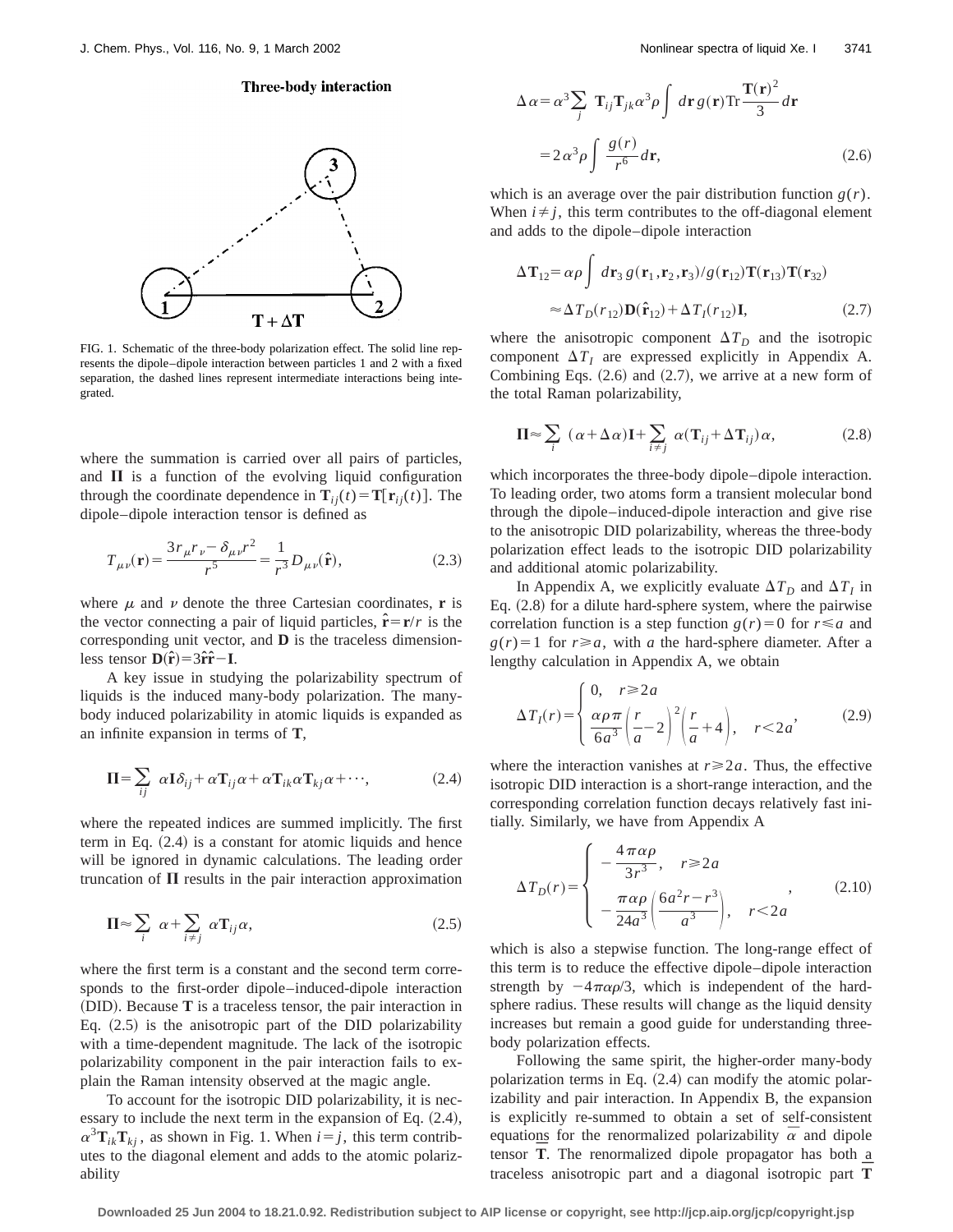

FIG. 2. A plot of the renormalization anisotropic and isotropic radial functions  $h_D(r)$  and  $h_I(r)$  calculated from the renormalization equation described in Appendix C and from the three-body terms with a step function for the pair correlation function. The Xe liquid is at reduced temperature  $T^*$  = 0.75 and reduced density  $\rho^*$  = 0.85.

 $= h_I \mathbf{I} + h_D \mathbf{D}$  where the explicit expressions for  $h_D$  and for  $h_I$ are derived in Appendix B. The introduction of the renormalized quantities reduces the total polarizability tensor to

$$
\Pi \approx \sum_{i} \overline{\alpha} + \sum_{i \neq j} \overline{\alpha} \overline{\mathbf{T}}_{ij} \overline{\alpha}, \qquad (2.11)
$$

which now serves as the basis for further calculations.

Since the measured quantities are the correlation function and the response function, taking the thermal average on the level of the polarizability tensor ignores the dynamic effect of the integrated atoms in the expansion. In deriving Eqs.  $(2.8)$  and  $(2.11)$ , the average of the dynamic trajectories of the integrated atoms in the expansion reduces the possible error, and we believe that the three-body averaging and renormalization procedure are reliable in this study.

*An example*. As the first example, we explicitly calculate the effective pair Raman polarizability for liquid Xe, both from the analytical solutions in Appendix B and from the three-body term in Appendix A. The pair potential for Xe atoms is the Lennard-Jones potential with parameters given in Appendix C, and thermal state of the Xe liquid is taken as temperature  $T^*=0.75$  and density  $\rho^*=0.85$ , in reduced units. The three-body corrections—Eqs.  $(2.9)$  and  $(2.10)$  are evaluated for a step function with an optimal radius taken from the WCA procedure. The resulting  $h_I(r)$  and  $h_D(r)$  are plotted in Fig. 2 and are shown to predict the approximate magnitudes of the many-body effects but fail to reproduce the structures seen in renormalized results. This difference is mainly due to the short-range order in the liquid Xe structure, which is not captured in the step function. We next apply the WCA correlation function and evaluate the selfconsistent equation derived in Appendix B. The effective **T** thus obtained is plotted in Fig. 2 and is compared with the three-body results. In Fig. 3, the WCA pair correlation function is compared with the result from molecular dynamics (MD) simulation, and the two curves are found to be nearly



FIG. 3. A comparison of the exact pair correlation from the simulation and the WCA approximation used in the renormalization equation for Fig. 2.

identical in range of concern. Thus, the effective pair DID tensor can be accurately obtained by solving the renormalization equation with the WCA pair correlation function as the input.

To examine temperature and density effects, we calculate the two effective DID tensor components  $h_D(r)$  and  $h_I(r)$  for several densities in Fig. 4 and for several temperatures in Fig. 5. The solution follows the same procedure as described for Fig. 2. The contributions of the many-body effect in Figs. 4 and 5 increase with the liquid density and decrease with the liquid temperature. The many-body effects can be observed from the positions and amplitudes of the oscillations of  $\Delta h_D(r)$  and  $h_I(r)$ . Evidently, the density dependence of the effective DID tensor is strong, whereas the temperature dependence is relatively weak. Since the increase in thermal velocity with temperature will be a dominant effect on liquid dynamics, the temperature dependence of the effective DID tensor does not necessarily correspond to the temperature dependence of the Raman correlation function.

# **III. POLARIZATION SELECTIVITY**

The response function  $R(t)$  is known as the third-order polarization, whose symmetry properties are well-studied. In an isotropic sample, twenty-one tensor elements are nonzero and only three elements are distinct for the third-order Raman experiment ( $R_{zzzz}$ ,  $R_{zzyy}$ , and  $R_{zyzy} = R_{zyyz}$ ). The rotational symmetry  $R_{zzzz} = R_{zzyy} + R_{zyzy} + R_{zyyz}$  leaves two independent elements, which will be calculated in this paper.

Within the renormalized DID approximation, the correlation function is expressed as

$$
C(t) = \left\langle \left( \sum_{ij} \overline{\alpha} \overline{\mathbf{T}}_{ij}(t) \overline{\alpha} \right) \left( \sum_{kl} \overline{\alpha} \overline{\mathbf{T}}_{kl}(0) \overline{\alpha} \right) \right\rangle
$$
  
=  $\overline{\alpha}^4 \int d\mathbf{r} \int d\mathbf{r}' \overline{\mathbf{T}}(\mathbf{r}) P(\mathbf{r}, \mathbf{r}', t) \overline{\mathbf{T}}(\mathbf{r}'),$  (3.1)

where  $P(\mathbf{r}, \mathbf{r}', t)$  is the reduced joint probability distribution function (PDF) for finding a pair of liquid particles with relative displacement **r** at time zero and a pair of liquid par-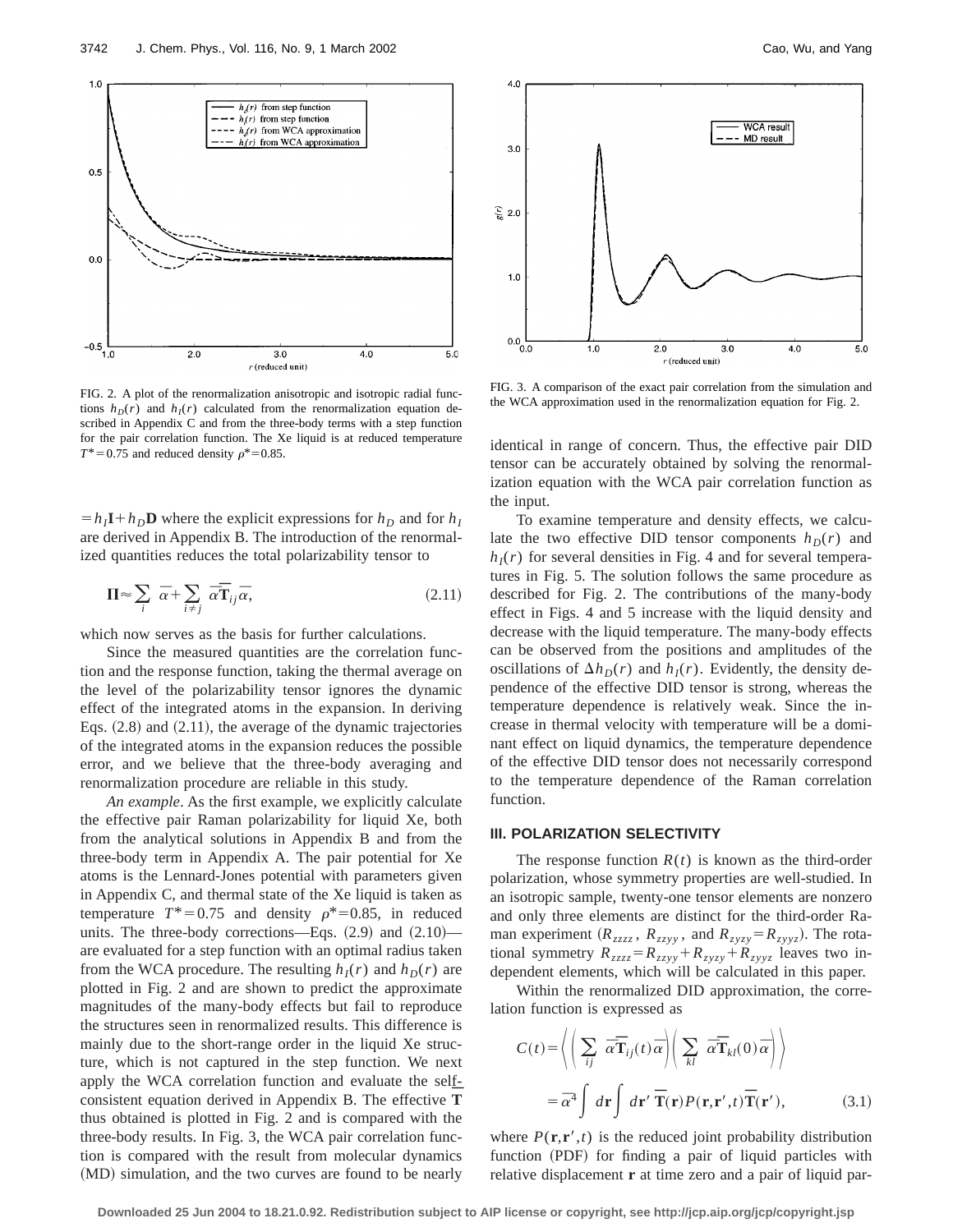

FIG. 4. A plot of the renormalized anisotropic and isotropic radial functions (a)  $\Delta h_D(r)$  and (b)  $h_I(r)$ , for a set of densities at a fixed temperature.

ticles with relative displacement  $\mathbf{r}'$  at time  $t$ . For an isotropic homogeneous liquid, the joint probability distribution function is expanded as

$$
P(\mathbf{r}, \mathbf{r}', t) = \left(\frac{1}{4\pi}\right) \sum_{lmm'} Y_{lm}(\hat{\mathbf{r}}) P_{lmm'}(r, r', t) Y_{lm'}^*(\hat{\mathbf{r}}')
$$

$$
= \left(\frac{1}{4\pi}\right) \sum_{lm} Y_{lm}(\hat{\mathbf{r}}) P_l(r, r', t) Y_{lm}^*(\hat{\mathbf{r}}'), \qquad (3.2)
$$

where  $Y_{lm}$  is the spherical harmonic function. The symmetry of isotropic liquids removes the *m*-dependence in the radial part, i.e.,  $P_{lmm'} = P_l \delta_{m,m'}$ . Thus, substituting Eq. (3.2) into Eq.  $(3.1)$ , we have

1111

$$
C(t) = \left(\frac{1}{4\pi}\right) \bar{\alpha}^4 \sum_m \left[ \int Y_{2m}(\hat{\mathbf{r}}) D(\hat{\mathbf{r}}) d\hat{\mathbf{r}} \right]
$$
  
 
$$
\times \left[ \int Y_{2m}^*(\hat{\mathbf{r}}') D(\hat{\mathbf{r}}') d\hat{\mathbf{r}}' \right]
$$
  
 
$$
\times \left[ \int dr \int dr' r^2 h_D(r) P_2(r, r', t) (r')^2 h_D(r') \right]
$$
  
 
$$
+ \left(\frac{1}{4\pi}\right) \bar{\alpha}^4 \left[ \int Y_{00}(\hat{\mathbf{r}}) I(\hat{\mathbf{r}}) d\hat{\mathbf{r}} \right]
$$



FIG. 5. A plot of the renormalized anisotropic and isotropic radial functions (a)  $\Delta h_D(r)$  and (b)  $h_I(r)$ , for a set of temperatures at a fixed density.

$$
\times \int Y_{00}(\hat{\mathbf{r}}')I(\hat{\mathbf{r}}')d\hat{\mathbf{r}}'
$$
  
 
$$
\times \left[ \int dr \int dr' r^2 h_I(r) P_0(r, r', t)(r')^2 h_I(r') \right],
$$
 (3.3)

where the first term is the contribution from the isotropic DID polarizability, the second term is the contribution from the anisotropic DID polarizability, and the cross term vanishes due to the tensor symmetry. Both terms can be factorized as an angular part, which depends on the polarization geometry, and a time-dependent radial part, which depends on the dipole–dipole interaction potential. From Eq.  $(3.3)$ , three independent components of the third-order polarization tensor can be evaluated, giving

$$
C_{zzzz}(t) = \frac{4}{5}C_{\text{aniso}}(t) + C_{\text{iso}}(t),
$$
  
\n
$$
C_{zzyy}(t) = -\frac{2}{5}C_{\text{aniso}}(t) + C_{\text{iso}}(t),
$$
  
\n
$$
C_{zyzy}(t) = \frac{3}{5}C_{\text{aniso}}(t),
$$
\n(3.4)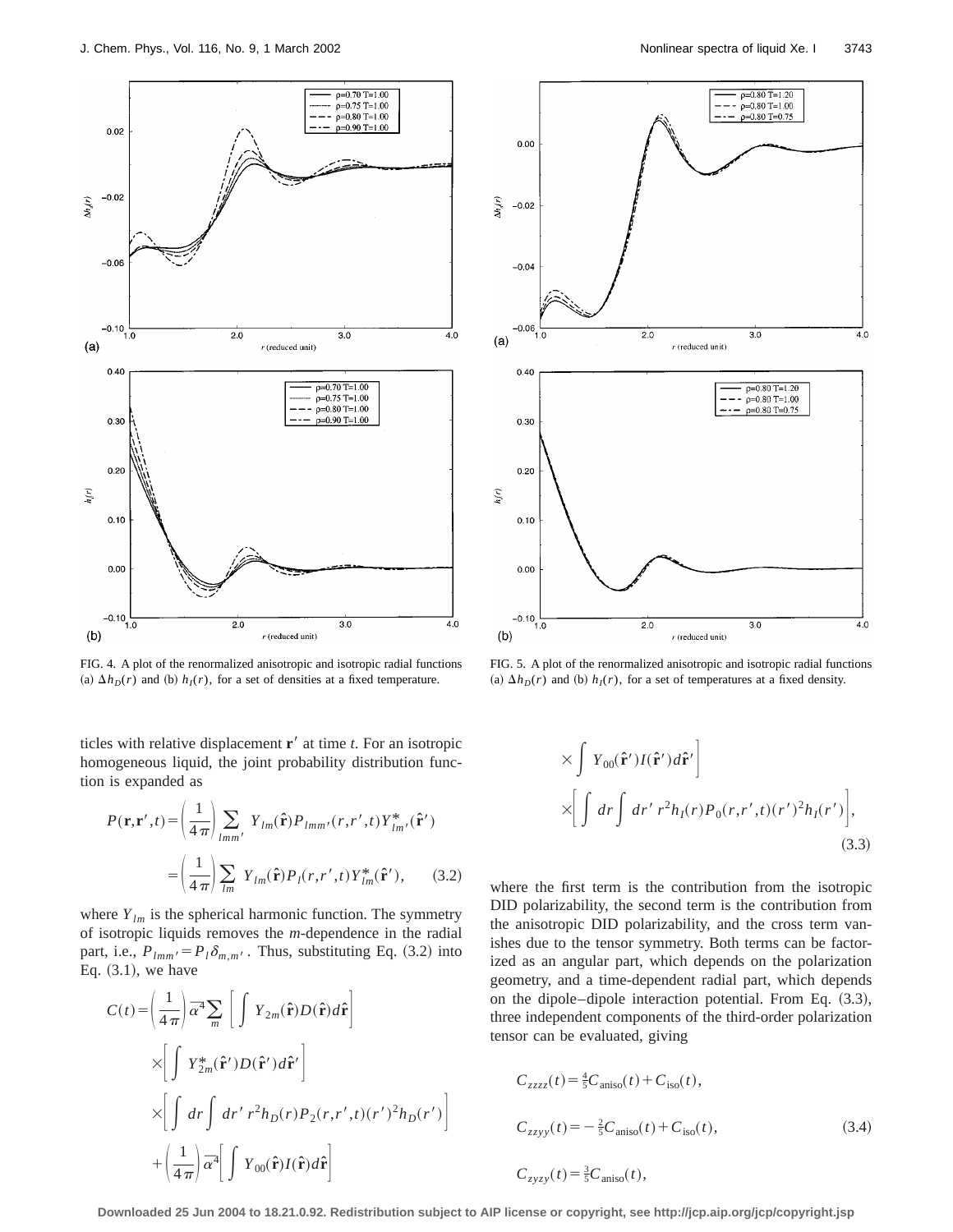

FIG. 6. A plot of the three elements of the third-order Raman correlation function obtained from numerical simulations of liquid Xe. The total polarizability tensor  $\Pi$  is calculated with the pair interaction approximation in Eq.  $(2.5)$ . The simulation box consists of 108 Xe particles interacting with the Lennard-Jones potential at the reduced temperature of  $T^* = 0.75$  and the reduced density of  $\rho^*=0.85$ .

where the symmetry relation  $C_{zzzz} = C_{zyzy} + C_{zyyz} + C_{zzyy}$  is rigorously satisfied. Here, the anisotropic component obtained in the depolarized Raman intensity is given by

$$
C_{\text{aniso}}(t)
$$
  
=  $\bar{\alpha}^4 \bigg\langle \sum_{ij} h_D[r_{ij}(0)] P_2[\mathbf{r}_{ij}(0) \mathbf{r}_{kl}(t)] \sum_{kl} h_D[r_{kl}(t)] \bigg\rangle,$  (3.5)

whereas the isotropic component obtained from the Raman intensity at the magic angle is given by

$$
C_{\rm iso}(t) = \overline{\alpha}^4 \Bigg\langle \sum_{ij} h_I[r_{ij}(0)] \sum_{kl} h_I[r_{kl}(t)] \Bigg\rangle, \tag{3.6}
$$

where  $P_l$  is the *l*th order Legendre polynomial. The polarization dependence in the above-given expressions is similar to those derived for the rotational diffusion model or obtained from the INM analysis. The essential difference is that for an atomic fluid the transient dipole is formed by at least two atoms. Hence, the anisotropic polarizability is independent of the liquid density to leading order, and the isotropic polarizable is proportional to the liquid density.

In a dilute sample, the dipole interaction in Eq.  $(3.4)$  has only the anisotropic component, so that the second term  $C<sub>iso</sub>(t)$  can be ignored. As a result, the intensity ratios of the three independent polarization components remain constant,

$$
C_{zzzz}(t): C_{zzyy}(t): C_{zyzy}(t) = 4: -2:3,
$$
\n(3.7)

which is the same relation obtained for isolated molecules or diffusing molecules. In fact, this relation is general and rig-



FIG. 7. A plot of the three tensor elements in Fig. 6 scaled according to the ratio  $4:-2:3$  as discussed in Sec. III. The scaled curves all fall on the same master curve.

orous for any traceless tensor, because the first ratio is imposed by the zero-trace identity  $C_{zzzz} + C_{zzyy} + C_{zzxx} = 0$  and the second ratio is imposed by the rotational symmetry. As the liquid density increases, these ratios are contaminated by the contribution from the isotropic part of the DID polarizability and are no longer constant. The intensity at the magic angle is due to the isotropic part and has a different timedependence from the anisotropic part.

The above-given analysis is independent of the type of liquids, the form of interaction potentials, or the description of particle motions. In general, the symmetry of the polarizability tensor  $\Pi$  completely characterizes the decomposition of the Raman spectrum into independent polarization components. Since the third-order polarization has two independent components, we truncate or renormalize the many-body polarization to the pair interaction form with a second-rank tensor. To isolate more independent tensor components, we have to resort to two-dimensional experiments, which can be performed with more polarization geometries and thus have higher selectivity (see Paper II).

As a numerical example, we calculated the third-order Raman correlation function *C*(*t*) for liquid Xe. The simulation details and the molecular model are described in Appendix C. First, we employed the pair interaction approximation of the total polarizability tensor,  $\Pi = \sum \alpha \mathbf{T} \alpha$ , which yields the anisotropic component of the Raman intensity. Figures 6 and 7 show that the three components of the correlation function,  $C_{zzzz}(t)$ ,  $C_{zyzy}(t)$ , and  $C_{zzyy}(t)$ , follow the ratio 4:3:-2 within computational errors. There, the three tensor elements of liquid Xe were calculated with the full expression for the total polarizability tensor  $\Pi$  in Eq. (2.2), including both the isotropic and anisotropic DID polarizabilities. As shown in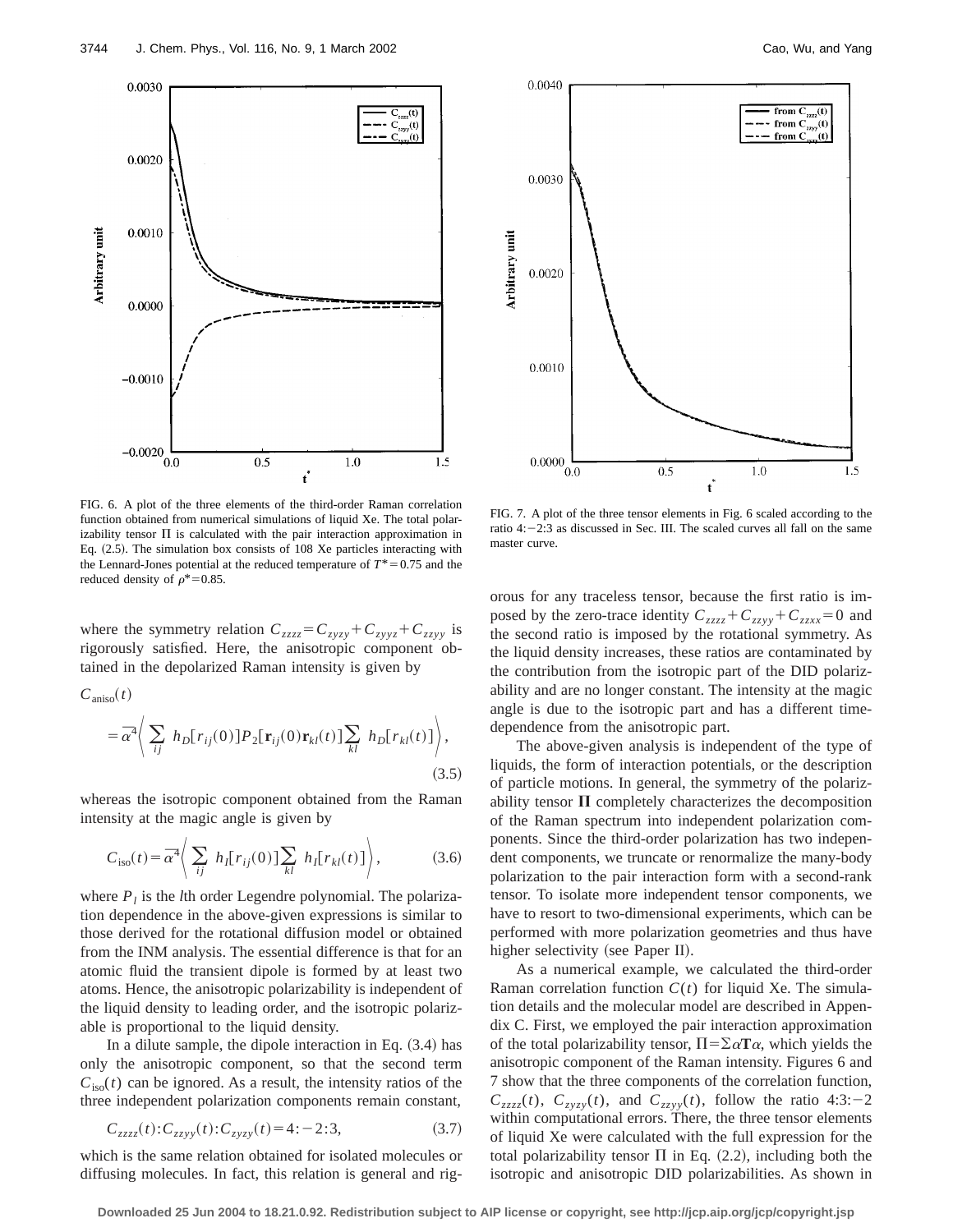

FIG. 8. A plot of the three elements of the third-order Raman correlation function for simulated liquid Xe, where  $\Pi$  is the full polarizability tensor in Eq.  $(2.2)$ . The thermodynamic conditions and simulation details are the same as in Fig. 6.

Fig. 8,  $C_{zzzz}(t)$  and  $C_{zzyy}(t)$  are modified by an isotropic component, and the absolute intensity of  $C_{z \gamma z \gamma}$  increases as we include all the higher order DID interactions. In Fig. 9, the anisotropic component  $C_{aniso}(t)$  and the isotropic component  $C_{\text{iso}}(t)$  are decomposed from  $C_{\text{zzzz}}(t)$ ,  $C_{\text{zzyy}}(t)$ , and  $C_{zyzy}(t)$  as



FIG. 9. A plot of the anisotropic and the isotropic contributions decomposed from  $C_{zzzz}(t)$ ,  $C_{zzyy}(t)$ , and  $C_{zyzy}(t)$  in Fig. 8.

$$
C_{\text{iso}} = \frac{1}{3} [C_{zzzz}(t) + 2C_{zzyy}(t)],
$$
  
\n
$$
C_{\text{aniso}} = \frac{5}{12} [C_{zzzz}(t) - C_{zzyy}(t) + 2C_{zyzy}(t)].
$$
\n(3.8)

As expected, the isotropic component is smaller than the anisotropic component, with the ratio of  $C_{\text{iso}}(0)/C_{\text{aniso}}(0)$ around 0.1. Since  $C_{\text{iso}}(0)/C_{\text{aniso}}(0) \approx h_i^2/h_d^2$ , this ratio is consistent with the estimation of the ratio of the two components of the effective DID tensor,  $h_i/h_d$ , in Sec. II. In fact, direct numerical integration of Eqs.  $(16)$  and  $(17)$  shows that the anisotropic response *C*aniso is one magnitude larger than the isotropic response  $C_{\text{iso}}(t)$ , which agrees very well with our direct simulation of the full dipole–dipole interaction tensor.

### **IV. MOLECULAR HYDRODYNAMICS CALCULATIONS**

### **A. Initial behavior: Gaussian fitting**

The goal of molecular hydrodynamics calculations is to predict Raman response from equilibrium properties and other experimental measurements. Given the zero value of the response function at the initial time and the exponential decay at long times, the response has a maximal in between. The maximal in the response function is mainly due to the initial behavior and thereby can be predicted based on moment expansion. The Taylor expansion of the time correlation function  $C(t) = \sum_n (-1)^n c_{2n} t^{2n} / (2n)!$  is defined by the even moment  $c_{2n} = \langle \mathbf{\Pi}^{(n)}\mathbf{\Pi}^{(n)}\rangle$ . We assume a Gaussian functional form for the response function

$$
\chi(t) = -ct \exp\left(-\gamma \frac{t^2}{2}\right),\tag{4.1}
$$

where the two coefficients can be fitted to the second and fourth moments  $c = c_2$  and  $\gamma = c_4/(3c_2)$ . Hence, the maximal of the response function occurs at  $t_m = 1/\sqrt{\lambda}$ .

For simplicity, we evaluate the two moments for the simple case of the two-body interaction with the bare dipole–dipole interaction,  $\Pi = \alpha^2 \Sigma_{ij} T_{ij}$ . With only the anisotropic contribution, the different polarizations maintain a fixed ratio, so that we need only the *Rzzzz* component. The first moment is given by

$$
c_2 = \sum_{\mu} \left\langle \partial_{\mu} T_{zz} \partial_{\mu} T_{zz} \right\rangle v_0^2 = 12v_0^2 \int \frac{g(r)}{r^6} d\mathbf{r}
$$
 (4.2)

and the fourth moment is given by

$$
c_4 = \sum_{\mu\nu} \langle \left[ \partial_{\mu} \partial_{\nu} T v_{\mu} v_{\nu} + \partial_{\mu} T F_{\mu} / m \right]^2 \rangle
$$
  
= 
$$
3 \sum_{\mu\nu} V^4 \langle \partial_{\mu} \partial_{\nu} T \partial_{\mu} \partial_{\nu} T \rangle + v_0^2 \langle \partial_{\mu} \partial_{\nu} \Omega_{ij}^2 \rangle,
$$
 (4.3)

where  $\Omega_{ij}^2 = \partial_i \partial_j U/m$  is the curvature and  $v_0^2 = k_B T/m$ . These moments are evaluated explicitly in Appendix D, and the predicted temporal profile is compared favorably with numerical simulations in Fig. 10.

We notice that the integrated Raman intensity is given by the initial value of the correlation function, i.e.,

$$
\int_0^\infty R(t)dt = -\beta C(0),\tag{4.4}
$$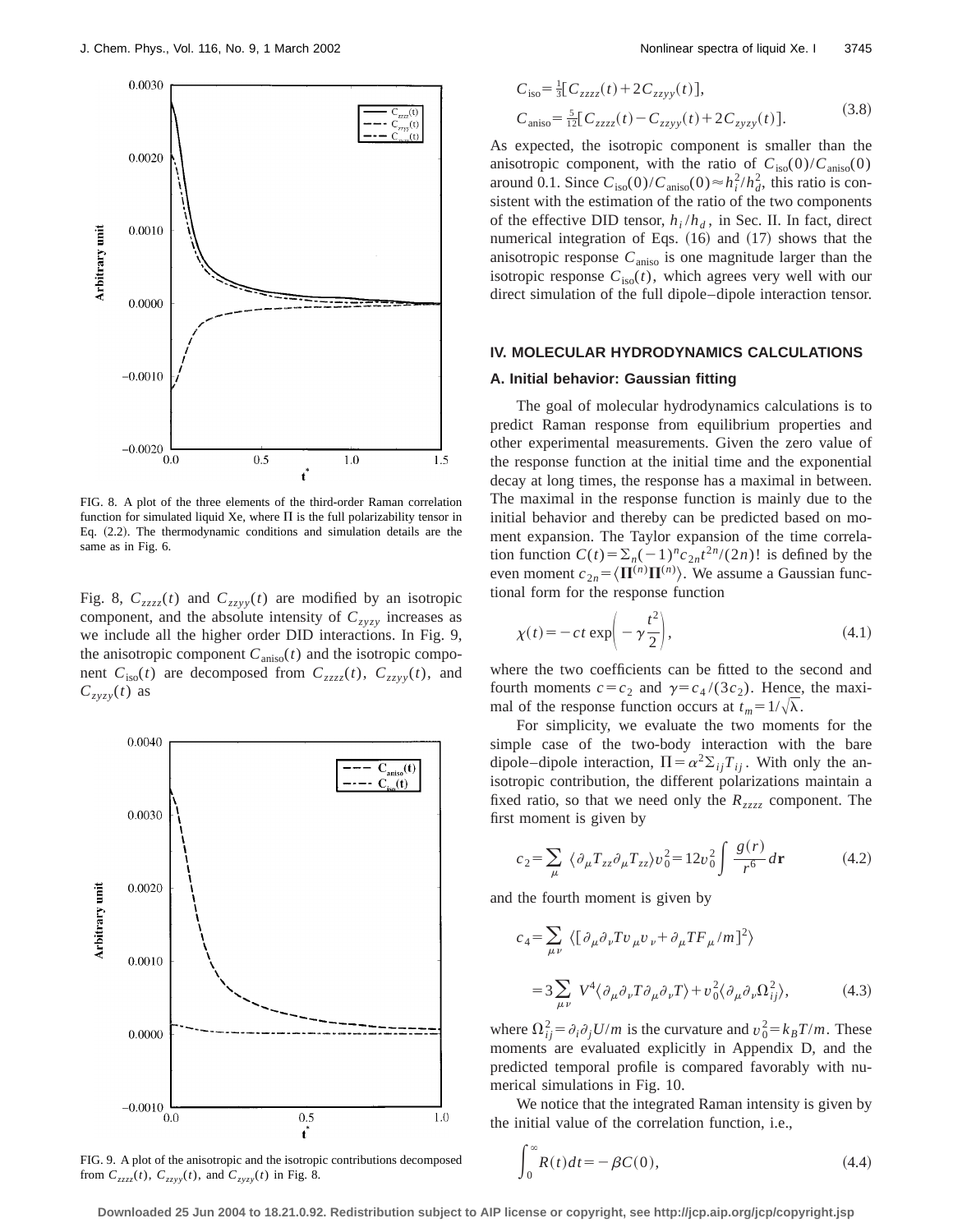

FIG. 10. A comparison of the anisotropic component  $C_{zyzy}(t)$  from molecule dynamics simulation, from the Gaussian approximation of the response function, and from the Gaussian fitting of the memory function.

where  $C(0) = \langle \Pi \Pi \rangle$  can be easily evaluated. Thus, the integrated intensity imposes an additional constraint on the functional fitting of the response function.

Another fitting is to start with the generalized Langevin equation (GLE) for the total polarizability tensor

$$
\dot{C}(t) = -\int_0^t M(\tau)C(t-\tau)d\tau,
$$
\n(4.5)

where  $M(t)$  is the memory kernel. The response function can be solved in Laplace space, giving

$$
\hat{\chi}(s) = -\beta [s\hat{C}(s) - C(0)] = \beta C(0) \frac{\hat{M}(s)}{s + \hat{M}(s)},
$$
(4.6)

which, via numerical inversion of Laplace transform, gives the time dependence of the response function  $\chi(t)$ . The memory kernel can be fitted to a Gaussian function

$$
M(t) = c_M \exp(-\gamma_M t^2),\tag{4.7}
$$

where the coefficients are related to the initial moments of the correlation function as  $c_M = c_2/c_0$  and  $\gamma_M = (c_4)$  $-c_2^2/c_0$ ). The Laplace transform of the Gaussian memory kernel is

$$
\hat{M}(s) = \frac{M_0}{2} \sqrt{\frac{\pi}{\alpha}} \exp\left(\frac{s^2}{4\alpha}\right) \left[ -1 + \text{erf}\left(\frac{s}{2\sqrt{\alpha}}\right) \right],\tag{4.8}
$$

which is used in Eq.  $(4.6)$  to yield the response function. As seen from Fig. 10, both Gaussian fitting procedures predict the peak in the response function with reasonable accuracy, but fail to reproduce the long-time slow decay. Thus, we conclude the peak response of the Raman signal is due to the inertial motion in liquids.

# **B. Direct Gaussian factorization**

In the hydrodynamic limit, correlation functions can be expressed in terms of collective hydrodynamic modes in liquids. A simple way to establish this relationship is the Gaussian factorization scheme, which treats liquid densities at different times as Gaussian variables and maintains thermal

**Gaussian factorization scheme** 



FIG. 11. Schematic of the Gaussian factorization of the four-point density correlation function. The evolution of joint liquid densities at  $\mathbf{r}_1$  and  $\mathbf{r}_2$  is factorized into the product of the propagation of single particle density. The equilibrium condition of the liquid densities at  $\mathbf{r}_1$  and  $\mathbf{r}_2$  at time zero is imposed by the pair correlation function, and the same equilibrium condition is imposed for the two liquid densities at time *t*.

equilibrium by incorporating equilibrium distribution functions for the initial and final configurations. Formally, our Gaussian scheme can be expressed as

$$
\lim_{t \to \infty} \langle \rho(\Gamma, t) \rho(\Gamma', 0) \rangle = g(\Gamma) g(\Gamma') \Pi_{\mathbf{r} \in \Gamma \mathbf{r'} \in \Gamma'} G(\mathbf{r}, \mathbf{r'}, t),
$$
\n(4.9)

where  $\Gamma$  and  $\Gamma'$  represent the initial and final configurations, respectively, and **r** and **r'** are coordinates in the initial and final configurations. The Gaussian factorization scheme can be justified based on the central limit theorem and is applicable to long-time large-displacement motions in the hydrodynamic limit. This simple scheme has appeared in literature in various forms and contexts. For example, in Appendix E, the force correlation function is decomposed into density correlation functions, and the resulting expression has been used by Banchi, Cherayil, Fayer, and their co-workers for calculating vibrational relaxation rate.<sup>47,48</sup>

We now apply the Gaussian factorization scheme to calculate the third-order Raman response function. To begin, the polarizability tensor is written in Fourier space as

$$
\Pi = \sum_{i \neq j} \overline{\alpha} \overline{\mathbf{T}}_{ij} \overline{\alpha} = \frac{\overline{\alpha}^2}{V} \sum_{\mathbf{k}} \sum_{i \neq j} \overline{\mathbf{T}}(\mathbf{k}) e^{i\mathbf{k}(\mathbf{r}_i - \mathbf{r}_j)} \n= \frac{\overline{\alpha}^2}{V} \sum_{\mathbf{k}} \overline{\mathbf{T}}(\mathbf{k}) \rho(\mathbf{k}) \rho^*(\mathbf{k}),
$$
\n(4.10)

where  $\rho(\mathbf{k}) = \sum_i \exp(-i\mathbf{k}\mathbf{r}_i)$  is the number density. In Eq.  $(4.10)$ , the term with  $i=j$  is excluded by setting the dipole interaction to zero whenever the internuclear distance vanishes,  $\overline{T}_{i=j}$  = 0. Substituting this expression into the correlation function of the total polarizability, we have

$$
C(t) = \frac{1}{V^2} \bar{\alpha}^4 \Bigg\langle \sum_{\mathbf{k}} \overline{\mathbf{T}}(\mathbf{k}) \rho(\mathbf{k}, t) \rho^*(\mathbf{k}, t) \times \Bigg| \sum_{\mathbf{k}'} \overline{\mathbf{T}}(\mathbf{k}') \rho(\mathbf{k}', 0) \rho^*(\mathbf{k}', 0) \Bigg\rangle
$$
  

$$
\approx 2N \rho \bar{\alpha}^4 \frac{1}{(2\pi)^3} \int d\mathbf{k} \overline{\mathbf{T}}_g(\mathbf{k}) \overline{\mathbf{T}}_g(\mathbf{k}) F^2(\mathbf{k}, t), \qquad (4.11)
$$

where  $F(\mathbf{k},t)$  is the intermediate scattering function. In Eq. (4.11),  $T_g(\mathbf{r}) = T(\mathbf{r})g(\mathbf{r})$  is the dipole interaction operator dressed by the pairwise distribution function. The essential step in the derivation of Eq.  $(4.11)$  is the Gaussian factorization of the density fluctuation, illustrated in Fig. 11 and explicitly expressed as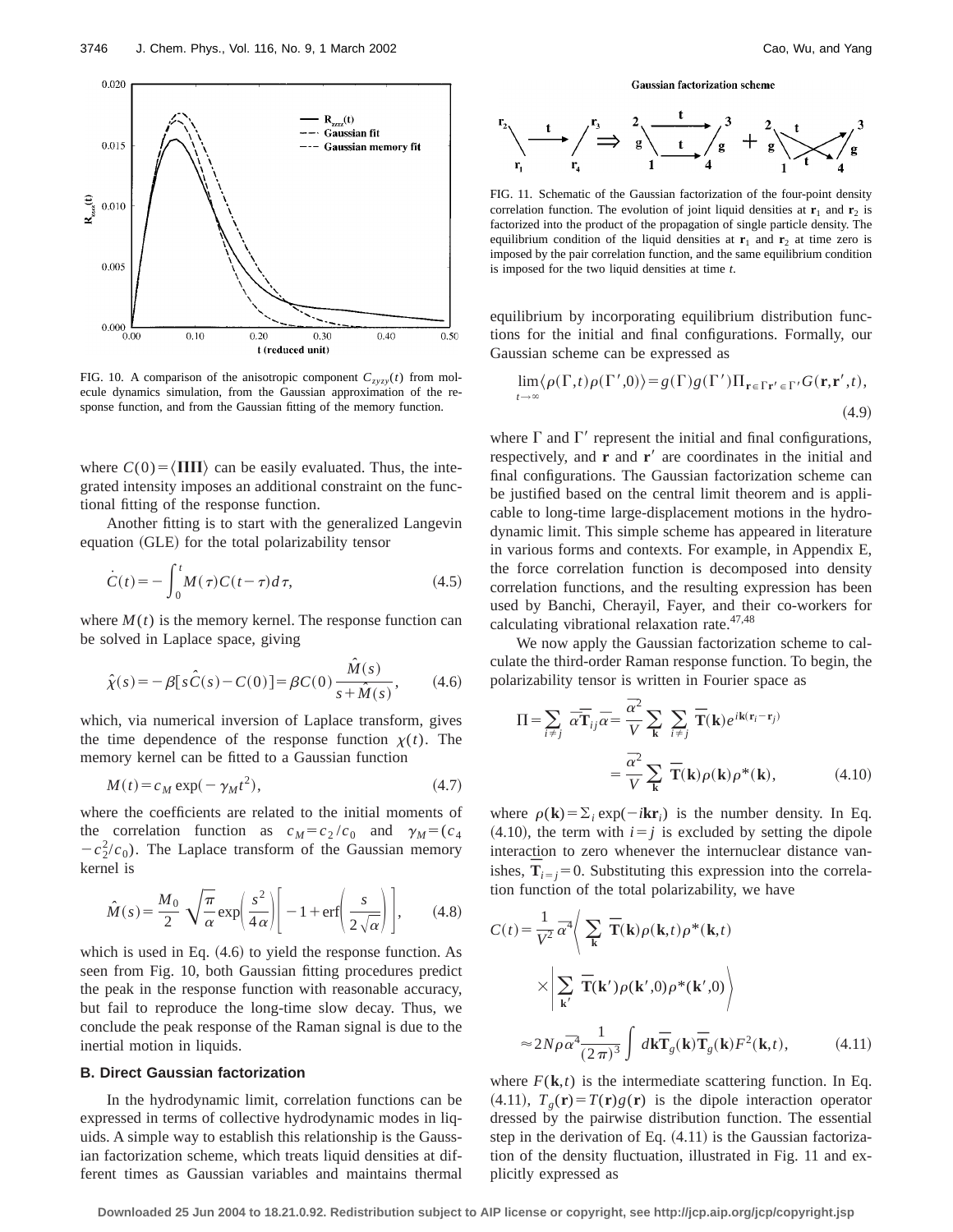$$
\langle \rho(\mathbf{r}_1, t) \rho(\mathbf{r}_2, t) | \rho(\mathbf{r}_3, 0) \rho(\mathbf{r}_4, 0) \rangle \approx g(\mathbf{r}_1 - \mathbf{r}_2) g(\mathbf{r}_3 - \mathbf{r}_4)
$$
  
×[ $G(\mathbf{r}_1 - \mathbf{r}_3, t) G(\mathbf{r}_2 - \mathbf{r}_4, t)$   
+ $G(\mathbf{r}_2 - \mathbf{r}_3, t) G(\mathbf{r}_1 - \mathbf{r}_4, t)],$  (4.12)

where the equilibrium term does not contribute at long times. Evaluation of the Gaussian factorization expression requires numerical simulations or viscoelastic approximations for  $F(\mathbf{k},t)$ .<sup>73–75</sup> Balucani and Zoppi have discussed Eq.  $(4.11)$ extensively and have found reasonable agreement with the experimental depolarized data.<sup>54</sup>

Since the Fourier transformation preserves the order of the tensor, the intensity ratio of different polarizability geometries from the anisotropic contribution remains constant, and the intensity ratio of different polarizability configurations from the isotropic contribution remains constant. Thus the polarization dependence predicted by the hydrodynamic models is consistent with the previous analysis of polarization selectivity in Sec. III.

The initial behavior is not included in Eq.  $(4.11)$  because the Gaussian factorization is not applicable in the short time regime. The structure of the Raman response function is dominated by the features at relatively short time, so the initial value corrections to the direct Gaussian factorization can improve the accuracy of the scheme. To do this, we first derive the GLE, which incorporates the initial behavior through the frequency term, and apply Gaussian factorization to the memory function instead of the correlation function. Interestingly, this scheme is shown in the following to give the mode-coupling equation for the intermediate scattering function and the bilinear density fluctuation. Then, the simple Gaussian factorization in Eq.  $(4.11)$  is shown to be the hydrodynamic limit of the mode-coupling equation for  $\rho(\mathbf{k})\rho(-\mathbf{k}).$ 

# **C. Mode coupling equation for the intermediate scattering function**

We now demonstrate that the standard mode coupling equation for the intermediate scattering function  $F(\mathbf{k},t)$  $=\langle \rho(\mathbf{k},t)|\rho(\mathbf{k},0)\rangle$  can be easily derived with the Gaussian factorization scheme in combination with the mean spherical approximation. The starting point is the generalized Langevin equation (GLE) with two variables  $\rho(\mathbf{k})$  and  $\dot{\rho}(\mathbf{k})$ , which leads to a reduced GLE for the density fluctuation

$$
\ddot{F}(\mathbf{k},t) + \omega^2 F(\mathbf{k},t) + \int_0^t M(\mathbf{k},t-\tau)F(\mathbf{k},\tau)d\tau = 0.
$$
 (4.13)

Here, the effective frequency is defined as

$$
\omega^2 = \frac{\langle \dot{\rho}^2 \rangle}{\langle \rho^2 \rangle} = \frac{k^2 v^2}{S(\mathbf{k})}
$$
(4.14)

with *S*(**k**) the structure factor and  $v^2 = k_B T/m$  the thermal velocity, and the memory kernel is defined as

$$
M(\mathbf{k},t) = \frac{\langle \ddot{\rho} + \omega^2 \rho | e^{-iQ\mathcal{L}t} | \ddot{\rho} + \omega^2 \rho \rangle}{\langle \dot{\rho}^2 \rangle},
$$
(4.15)

where  $Q=1-P$  is the orthogonal projection operator,  $\mathcal L$  is the Liouville operator, and the denominator is  $\langle \dot{\rho} \dot{\rho} \rangle$  $=Nv_0^2k^2$ . The double time-derivative of the density operator is defined as the Fourier transform

$$
\ddot{\rho}(\mathbf{k}) = \left(\sum_{i} i \mathbf{k} \mathbf{v}_{i} e^{i \mathbf{k} \mathbf{r}_{i}}\right)' \approx \sum_{i} i \frac{\mathbf{k} \mathbf{F}_{i}}{m} e^{i \mathbf{k} \mathbf{r}_{i}}
$$

$$
= \sum_{i \neq j} i \frac{\mathbf{k}}{m} \left[-\nabla \phi(\mathbf{r}_{ij})\right] e^{i \mathbf{k} \mathbf{r}_{i}}
$$

$$
= \sum_{\mathbf{q}} \frac{1}{V} \frac{\mathbf{k} \mathbf{q}}{m} \phi(\mathbf{k}) \left[\rho(\mathbf{q}) \rho(\mathbf{k} - \mathbf{q}) - N\right], \tag{4.16}
$$

where  $\phi(\mathbf{k})$  is the Fourier transform of the interaction potential and the higher order  $k^2$  term is ignored. The application of the Gaussian factorization scheme to the relevant part of the memory kernel leads to

$$
\langle \ddot{\rho} | e^{i\mathcal{Q} \mathcal{L}t} | \ddot{\rho} \rangle = \frac{1}{V^2 m^2} \sum_{\mathbf{q}} \sum_{\mathbf{q}'} (\mathbf{kq})(\mathbf{kq}') \phi(\mathbf{q}) \phi(\mathbf{q}') \times \langle \rho(\mathbf{q}) \rho(\mathbf{k} - \mathbf{q}) | e^{i\mathcal{Q} \mathcal{L}t} | \rho(\mathbf{q}') \rho(\mathbf{k} - \mathbf{q}') \rangle
$$
  

$$
\approx \left(\frac{N}{Vm}\right)^2 \sum_{\mathbf{q}} [(\mathbf{kq})^2 \phi_g(\mathbf{q})^2
$$

$$
\times F(\mathbf{q}, t) F(\mathbf{k} - \mathbf{q}, t) + (\mathbf{kq})(\mathbf{k}^2 - \mathbf{kq})
$$

$$
\times \phi(\mathbf{q})_g \phi_g(\mathbf{k} - \mathbf{q}) F(\mathbf{q}, t)
$$

$$
\times F(\mathbf{k} - \mathbf{q}, t)], \qquad (4.17)
$$

where  $\phi_g(\mathbf{r}) = \phi(\mathbf{r})g(\mathbf{r})$  is the dressed interaction potential. Linearizing the Percus–Yevick closure leads to the following approximation:

$$
c(\mathbf{r}) = (1 - e^{\beta \phi(\mathbf{r})})g(\mathbf{r}) \approx -\beta \phi(\mathbf{r})g(\mathbf{r}), \qquad (4.18)
$$

where  $c(\mathbf{r})$  is the direct solute–solvent correlation function. Replacing  $-\beta \phi(\mathbf{r})g(\mathbf{r})$  with the direct correlation function  $c(\mathbf{r})$  follows the same spirit as the mean spherical approximation. Further, we take the continuous limit of **k**, and symmetrize the integrand. The resulting expression for the memory kernel is written as

$$
M(\mathbf{k},t) = \frac{\rho k_B T}{2mk^2} \frac{1}{(2\pi)^3} \int d\mathbf{q} F(\mathbf{q},t) F(\mathbf{k}-\mathbf{q},t)
$$

$$
\times [(\mathbf{kq})c(\mathbf{q}) + (\mathbf{k}^2 - \mathbf{kq})c(\mathbf{k}-\mathbf{q})]^2, \qquad (4.19)
$$

which is exactly the same expression derived with more complicated mode coupling procedures.<sup>49,51,76</sup>

Combined with the mean spherical approximation for the direct correlation function, the Gaussian factorization approach provides a simple and intuitive alternative to the formalism of mode coupling theory and helps one understand the underlying assumptions involved in the mode coupling approximation. Equation  $(4.12)$  applies to the long-time large-displacement motion, but does not recover the equilibrium distribution. For low-temperature glasses, where the system is not completely ergodic, the dynamic decomposition scheme has to be modified to incorporate dynamic heterogeneities observed on the experimental time scale.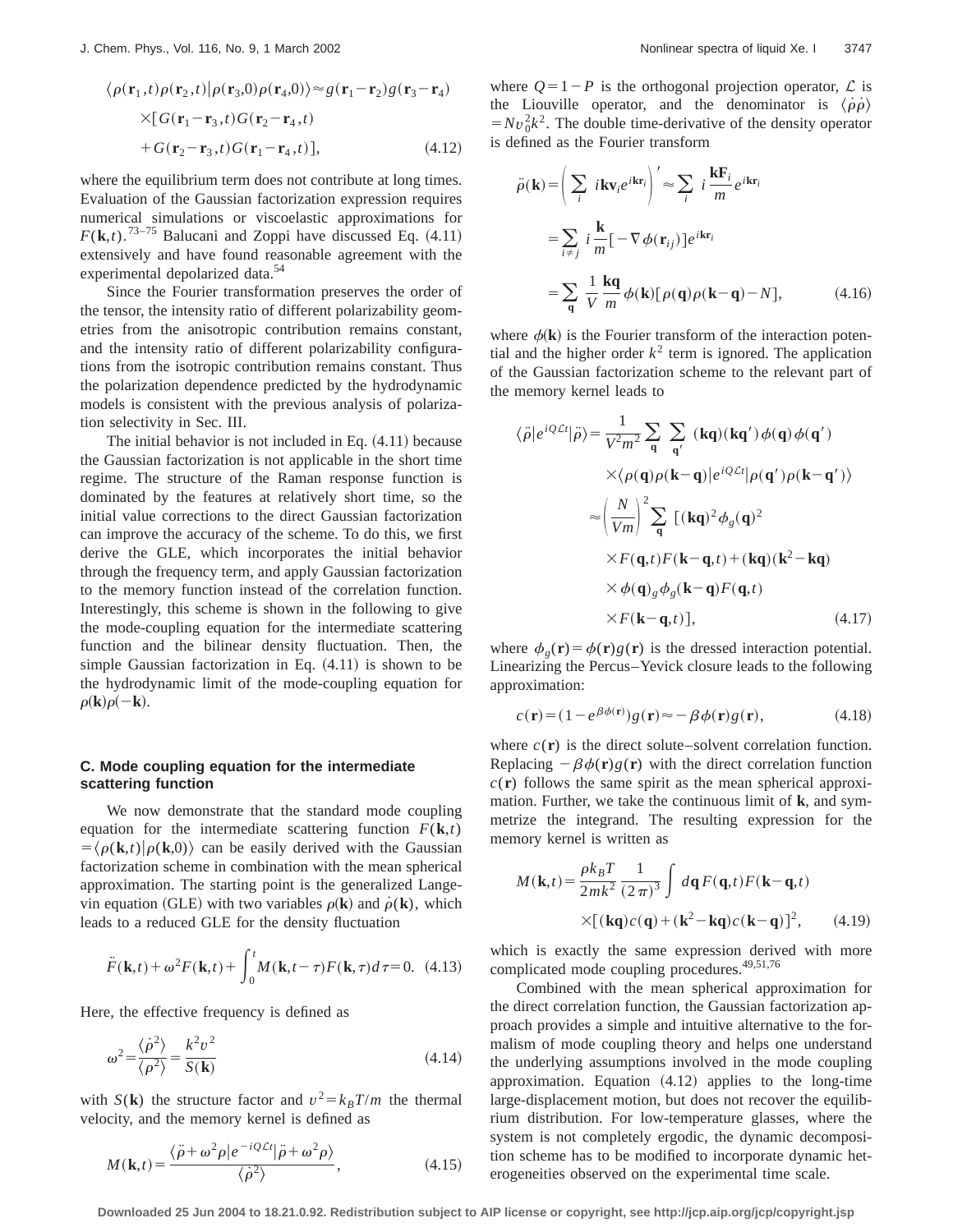Our derivation of the mode-coupling equation for the intermediate scattering function is simple but approximate. About the same time as our derivation, a more rigorous treatment was obtained by Zaccarelli *et al.*<sup>77</sup> They related the Newtonian equation for the liquid density to the generalized Langevin equation for  $F(\mathbf{k},t)$  as in Eq. (4.13), and then exploited the fluctuation-dissipation theorem to obtain an explicit expression for the memory kernel instead of the Mori– Zwanzig form for the memory kernel. Both the random phase approximation for the direct correlation function and the Gaussian factorization for multipoint time correlation functions were used to arrive at the mode-coupling equation for  $F(\mathbf{k},t)$ . Their derivation justifies the approximation for the direct correlation function from a dynamic perspective and reveals the self-consistent mean-field nature of the mode-coupling equation for  $F(\mathbf{k},t)$ . We will explore both Gaussian factorization and the more rigorous derivation in a future paper.

# **D. Mode-coupling equation for the bilinear density fluctuation**

The Gaussian fitting of the third-order Raman response function is accurate for relatively short times but decays to vanishingly small value. Direct Gaussian factorization of the third-order response is valid only in the hydrodynamic regime. Now we explore a possible way to combine these two limits and obtain the mode-coupling equation of the Raman spectrum. As shown earlier, the Raman correlation function can be written as

$$
C(t) = \frac{1}{V^2} \bar{\alpha}^4 \Bigg\langle \sum_{\mathbf{k}} \overline{\mathbf{T}}(\mathbf{k}) \rho(\mathbf{k}, t) \rho^*(\mathbf{k}, t) \times \Bigg| \sum_{\mathbf{k}'} \overline{\mathbf{T}}(\mathbf{k}') \rho(\mathbf{k}', 0) \rho^*(\mathbf{k}', 0) \Bigg\rangle
$$
  

$$
\approx \frac{2}{V^2} \bar{\alpha}^4 \sum_{\mathbf{k}} \overline{\mathbf{T}}(\mathbf{k}) \overline{\mathbf{T}}(\mathbf{k}) \langle Q_1(\mathbf{k}, t) Q_1(\mathbf{k}, 0) \rangle, \qquad (4.20)
$$

where  $Q_1(\mathbf{k},t) = \rho(\mathbf{k},t)\rho(-\mathbf{k},t)$  is the bilinear density mode, and the correlation between different wave vectors is ignored. $\frac{78}{6}$  Unlike the linear density mode, there is no hydrodynamic equation to describe the bilinear mode. Direct Gaussian decomposition reduces the four-point correlation function to

$$
\langle Q_1(\mathbf{k},t)Q_1(\mathbf{k},0)\rangle \approx N^2 F^2(\mathbf{k},t),\tag{4.21}
$$

which recovers the hydrodynamic expression, Eq.  $(4.11)$ . As shown in the early derivation, applying the Gaussian factorization to the memory kernel in GLE leads to a simple way to obtain the mode-coupling equation. Here, we derive the mode-coupling equation for the bilinear mode  $Q_1(\mathbf{k},t)$  and justify the direct Gaussian factorization as its long-time solution.

To begin, a three-element basis set *Q* is defined as *Q*<sup>1</sup>  $= \rho(\mathbf{k})\rho(-\mathbf{k}), \quad Q_2 = \rho(\mathbf{k})P(-\mathbf{k})+\rho(-\mathbf{k})P(\mathbf{k}), \text{ and } Q_3$  $= P(\mathbf{k})P(-\mathbf{k})$ , where  $P(\mathbf{k})$  is the momentum density function (i.e., the longitudinal current),  $P(\mathbf{k}) = \sum_i P_{ik} \exp(i\mathbf{k}\mathbf{r_i})$ ,  $P_{ik} = \mathbf{P}_i \hat{\mathbf{k}}$ , and  $\hat{\mathbf{k}}$  is the unit vector in the **k** direction. Here, a simplified hydrodynamic approach is used in constructing the basis set, in which the temperature fluctuation is ignored. $\frac{52,73}{ }$  Within this basis set, we can write the GLE using the Mori projection operator defined as  $P = \langle \cdots Q^+ \rangle$  $\cdot \langle QQ^+\rangle^{-1}Q$ . A complete mode-coupling description includes the projection onto different **k** wave vectors. Following the argument of Keyes and Oppenheim, $\frac{78}{3}$  the most important contribution arises from the diagonal parts. To simplify the calculation, we consider only the diagonal contributions in the derivation of GLE, giving

$$
\begin{pmatrix}\n\dot{Q}_1(t) \\
\dot{Q}_2(t) \\
\dot{Q}_3(t)\n\end{pmatrix} = i \begin{pmatrix}\n0 & \Omega_{12} & 0 \\
\Omega_{21} & 0 & \Omega_{23} \\
0 & \Omega_{32} & 0\n\end{pmatrix} \begin{pmatrix}\nQ_1(t) \\
Q_2(t) \\
Q_3(t)\n\end{pmatrix}
$$
\n
$$
- \begin{pmatrix}\nK_{11} & K_{12} & K_{13} \\
K_{21} & K_{22} & K_{23} \\
K_{31} & k_{32} & K_{33}\n\end{pmatrix} * \begin{pmatrix}\nQ_1 \\
Q_2 \\
Q_3\n\end{pmatrix} + \begin{pmatrix}\nf_1(t) \\
f_2(t) \\
f_3(t)\n\end{pmatrix},
$$
\n(4.22)

where the asterisk  $(*)$  stands for the time convolution, i.e.,  $A*B = \int_0^t A(t-\tau)B(\tau)d\tau$ . Using the *N*-ordering method<sup>78</sup> and the Gaussian factorization approximation, these frequencies are given as

$$
\Omega_{12} = \frac{k}{m}, \quad \Omega_{21} \approx \frac{2k}{\beta S(k)}, \quad \Omega_{23} \approx \frac{2k}{m}, \quad \Omega_{32} \approx \frac{k}{\beta S(k)},
$$
\n(4.23)

where  $S(k)$  is the static structure factor. In Eq.  $(2.1)$ , vector  $f(t)$  represents the fluctuation force defined as  $f(t)$  $= e^{i(1-\hat{P})\mathcal{L}t}(1-\hat{P})\dot{Q}$ , matrix  $K(t)$  represents the memory kernel, given by  $K(t) = \langle f(t)f^{+}\rangle \cdot \langle QQ^{+}\rangle^{-1}$ . Using the same approximation for expressing  $\ddot{\rho}(\mathbf{k})$ , the initial value of the fluctuation force  $f(0)$  becomes

$$
\begin{pmatrix} f_1(0) \\ f_2(0) \\ f_3(0) \end{pmatrix} = \frac{im}{k} \begin{pmatrix} \sum_{q} \mathbf{k} \cdot \mathbf{q} \phi_g^2(q) [\rho(\mathbf{k} - \mathbf{q}) \rho(\mathbf{q}) \rho(-\mathbf{k}) + \rho(\mathbf{q} - \mathbf{k}) \rho(-\mathbf{q}) \rho(\mathbf{k})] / (mV) - 2\omega_k^2 Q_1 \\ \sum_{q} \mathbf{k} \cdot \mathbf{q} \phi_g^2(q) [\rho(\mathbf{k} - \mathbf{q}) \rho(\mathbf{q}) P(-\mathbf{k}) + \rho(\mathbf{q} - \mathbf{k}) \rho(-\mathbf{q}) P(\mathbf{k})] / (mV) - \omega_k^2 Q_2 \end{pmatrix},
$$
\n(4.24)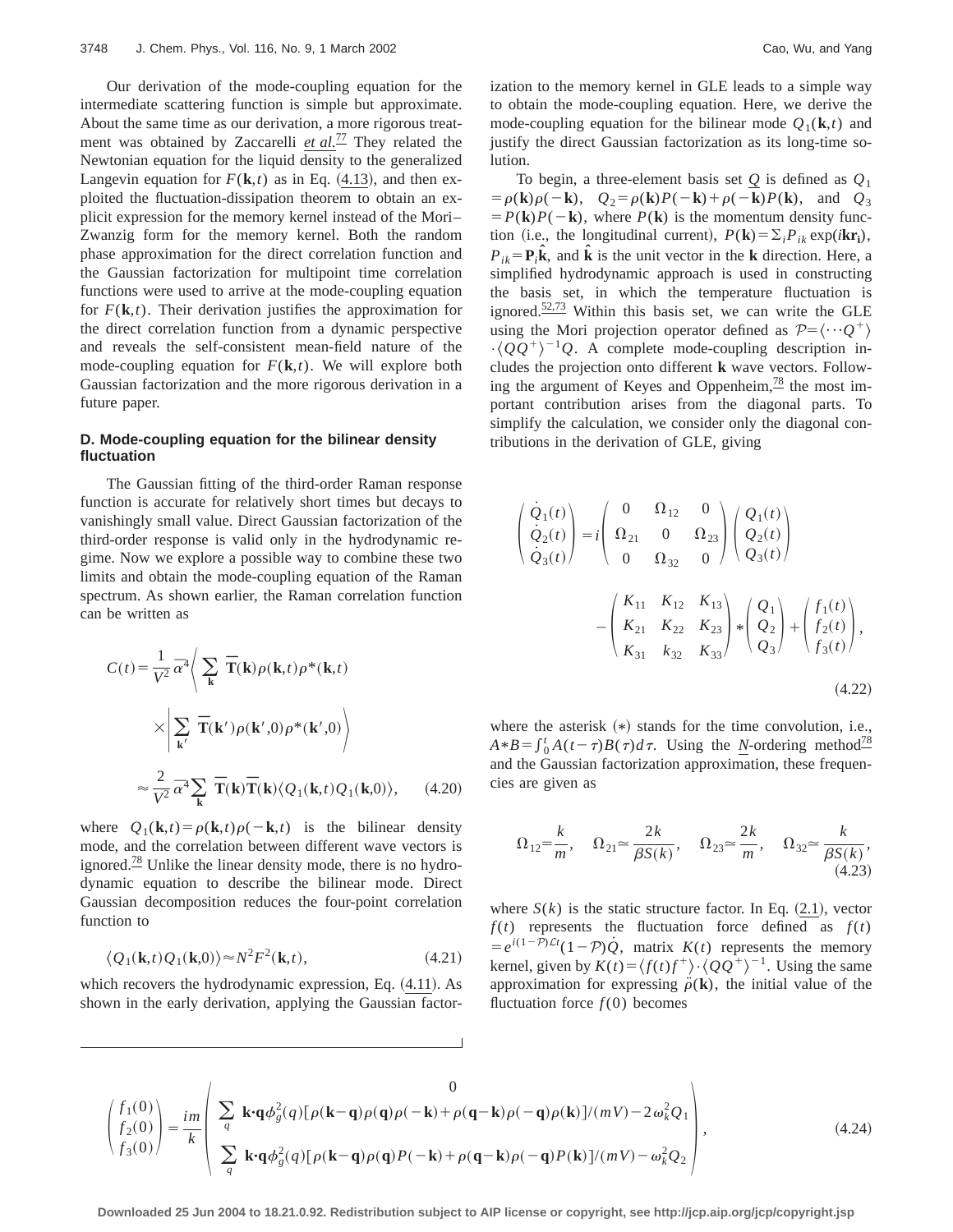where only the linear term of **k** is kept. Following a conventional approach, we replace the operator  $e^{i(1-\mathcal{P})\mathcal{L}t}$  with the full time propogator  $e^{i\mathcal{L}t}$ , and then use the fluctuation– dissipation relation to derive the expression for the memory kernel  $K(t)$ . We apply two approximations in our calculation: the Gaussian factorization, which is assumed to be valid for the long-time memory kernel, and the mean spherical approximation (MSA),<sup>77</sup>  $c(k) \approx -\beta \phi_g(k)$ , used in the derivation of the mode coupling equation for  $\rho(\mathbf{k},t)$ . Thus, the three nonzero elements are given by

$$
K_{22}(t) \approx \frac{\rho}{mk^2 \beta} \frac{1}{(2\pi)^3} \int d\mathbf{q} C(\mathbf{k}, \mathbf{q}) F(\mathbf{k}
$$
  
\n
$$
-\mathbf{q}, t) F(\mathbf{q}, t) F(\mathbf{k}, t),
$$
  
\n
$$
K_{31}(t) \approx \frac{2\rho}{3S(k)k^2 \beta^2} \frac{1}{(2\pi)^3} \int d\mathbf{q}
$$
  
\n
$$
\times C(\mathbf{k}, \mathbf{q}) F(\mathbf{k} - \mathbf{q}, t) F(\mathbf{q}, t) \Phi(\mathbf{k}, t),
$$
 (4.25)  
\n
$$
K_{33}(t) \approx \frac{4\rho}{3mk^2 \beta} \frac{1}{(2\pi)^3} \int d\mathbf{q}
$$

$$
\times C(\mathbf{k}, \mathbf{q}) \Phi(\mathbf{k} - \mathbf{q}, t) \Phi(\mathbf{q}, t) \Phi(\mathbf{k}, t),
$$

where  $C(\mathbf{k}, \mathbf{q}) = c(\mathbf{q})^2 (\mathbf{k} \cdot \mathbf{q})^2 + c(\mathbf{q})c(\mathbf{k} - \mathbf{q}) [\mathbf{k} \cdot (\mathbf{k} - \mathbf{q})], F$  is the density correlation function (intermediate scattering function),  $F(\mathbf{k},t) = \langle \rho_k(t) \rho_{-k}(0) \rangle/N$ , and  $\Phi$  is the moment correlation function (logitudinal current correlation function),  $\Phi(\mathbf{k},t) = \beta \langle P_k(t)P_{-k}(0) \rangle / Nm$ . Madden derived a similar result, but he did not incorporate the dynamics of mode-coupling effects.<sup>52</sup> Equations  $(4.22)$  and  $(4.25)$  relate the four-point correlation functions to the linear density fluctuation. Some of the approximations used are not necessary, and a more rigorous derivation of the mode-coupling equation is presented in a future paper by Wu and Cao.

In principle, if the frequencies and memory kernels are known, the correlation functions can be solved for a given set of initial conditions from Eq.  $(4.25)$ . Here, instead of numerical calculations, we use the mode-coupling equation to justify the direct Gaussian factorization expression of the four-point density correlation function. We begin by writing Eq.  $(4.22)$  explicitly as

$$
\dot{Q}_1(t) = i \frac{k}{m} Q_2(t),
$$
\n
$$
\dot{Q}_2(t) = i \frac{2k\beta}{m^2 S(k)} Q_1(t) + i \frac{2k}{m} Q_3(t) - K_{22} * Q_2 + f_2(t),
$$
\n(4.26)

$$
\dot{Q}_3(t) = i \frac{2k\beta}{m^2 S(k)} Q_2(t) - K_{31} * Q_1 - K_{33} * Q_3(t) + f_3(t),
$$

which yields the first-, second-, and third-order differential equations for  $\langle Q_1(t)Q_1(0)\rangle$ . Direct Gaussian factorization of the three basis-set elements yield  $\langle Q_1(0)Q_1(t)\rangle$  $\langle Q_2(0)Q_2(t)\rangle \approx 2N^2F(t)\Phi(t), \langle Q_3(0)Q_3(t)\rangle$  $\approx N^2 \Phi(t) \Phi(t)$ , and cross terms. These approximate relations can be shown to satisfy the first-order and second-order time differential equations exactly, and the third-order time differential equation approximately, when the mode-coupling equations for  $F(t)$  and  $\Phi(t)$  are used. In other words, the direct Gaussian factorization of the four-point density correlation function is consistent with the long-time solution to the mode-coupling equation in Eq.  $(4.26)$ , thus justifying the hydrodynamic limit of the third-order Raman response function.

# **V. PAIR, TRIPLET, AND QUADRUPLET CONTRIBUTIONS**

An alternative to Gaussian factorization is the dynamic Kirkwood superposition approximation, which decomposes many-body time correlation functions into pair quantities. The Gaussian factorization scheme is based on liquid densities in space, whereas the dynamic Kirkwood decomposition is based on particles with specified identities. For example, Skinner and co-workers have used the approximation to develop a molecular theory for condensed phase spectroscopy<sup>45,46</sup> (see Appendix E). Here, we use a similar approach to evaluate the contributions from two particles  $(pair)$ , three particles (triplet), and four particles (quadruplet) to third-order Raman correlation function.

### **A. Two-particle contribution**

With the renormalized DID interaction in Eq.  $(2.11)$ , the time-dependent part of the correlation function can be decomposed as  $C(t) = \langle \Pi(t) \Pi(0) \rangle = C_2(t) + C_3(t) + C_4(t)$ , where  $C_n(t)$  is the *n*-particle contribution. These terms are explicitly given as

$$
C_2(t) = 2 \overline{\alpha}^4 \sum_{i \neq j} \overline{\mathbf{T}}_{ij}(t) \overline{\mathbf{T}}_{ij}(0)
$$
  
= 2N(N-1) \overline{\alpha}^4 \langle \overline{\mathbf{T}}\_{12}(t) \overline{\mathbf{T}}\_{12} \rangle, (5.1)

$$
C_3(t) = 4 \overline{\alpha}^4 \sum_{i \neq j \neq k} \overline{\mathbf{T}}_{ij}(t) \overline{\mathbf{T}}_{jk}(0)
$$
  
= 4N(N-1)(N-2)  $\overline{\alpha}^4 \langle \overline{\mathbf{T}}_{12}(t) \overline{\mathbf{T}}_{23}(0) \rangle$ , (5.2)

$$
C_4(t) = \sum_{i \neq j \neq k \neq l} \overline{\alpha}^4 \mathbf{T}_{ij}(t) \mathbf{T}_{kl}(0)
$$
  
=  $N(N-1)(N-2)(N-3) \overline{\alpha}^4 \langle \overline{\mathbf{T}}_{12}(t) \overline{\mathbf{T}}_{34}(0) \rangle,$  (5.3)

where the total number of interaction pairs adds up to  $N^2(N-1)^2$ .

For simplicity, we first calculate the two-particle contribution to the time-correlation function of the total polarizability

$$
C_2(t) = 2\overline{\alpha}^4 \int d\mathbf{r}_1 \int d\mathbf{r}_2 \int d\mathbf{r}'_1 \int d\mathbf{r}'_2 \overline{\mathbf{T}}(\mathbf{r}_{12})
$$
  
 
$$
\times P_0(\mathbf{r}_1, \mathbf{r}_2, \mathbf{r}'_1, \mathbf{r}'_2, t) \overline{\mathbf{T}}(\mathbf{r}'_{12}),
$$
 (5.4)

where  $P_0$  is the joint PDF for finding two particles at  $\mathbf{r}_1$  and  $\mathbf{r}_2$  initially and then the same particles at  $\mathbf{r}_1'$  and  $\mathbf{r}_2'$  at a later time *t*. The two sets of coordinates are transformed into relative coordinates  $\mathbf{r} = \mathbf{r}_1 - \mathbf{r}_2$  and  $\mathbf{r}' = \mathbf{r}'_1 - \mathbf{r}'_2$  and the center of mass coordinates  $\mathbf{r}_c = (\mathbf{r}_1 + \mathbf{r}_2)/2$  and  $\mathbf{r}'_c = (\mathbf{r}'_1 + \mathbf{r}'_2)/2$ , so that  $P_0 = P_{\text{c.m.}}(\mathbf{r}_c, \mathbf{r}_c', t) P_{\text{rel}}(\mathbf{r}, \mathbf{r}', t)$ . It is implied here that the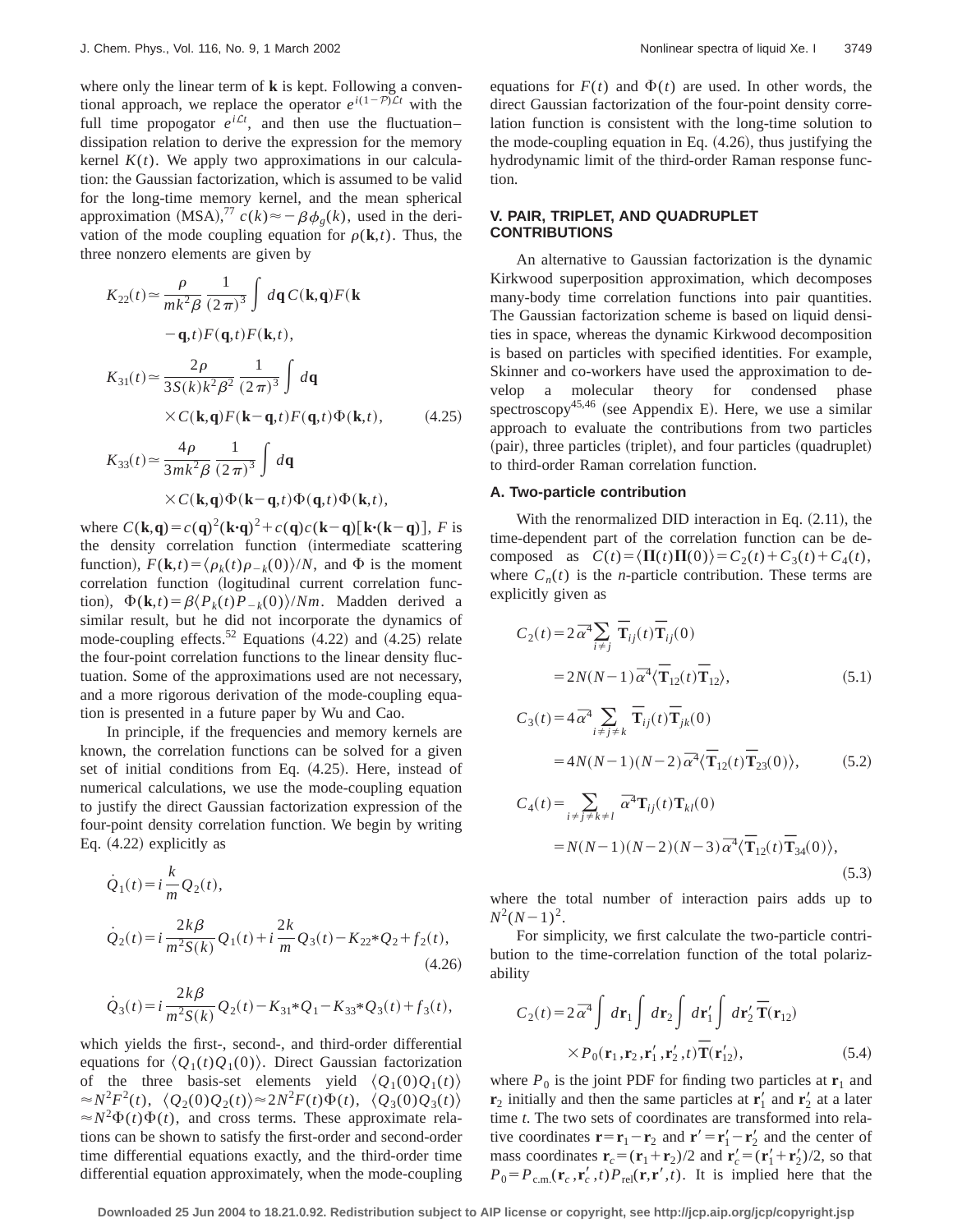center-of-mass motion is decoupled from the relative motion so that the joint PDF is a function of relative coordinates only. Consequently,  $C_2(t)$  becomes

$$
C_2(t) = 2\,\overline{\alpha}^4 N \int d\mathbf{r} \int d\mathbf{r}' \overline{\mathbf{T}}(\mathbf{r}) P_{\text{rel}}(\mathbf{r}, \mathbf{r}', t) \overline{\mathbf{T}}(\mathbf{r}')
$$
  
=  $2\,\overline{\alpha}^4 N \rho \int d\mathbf{r} \int d\mathbf{r}' \overline{\mathbf{T}}(\mathbf{r}) g(\mathbf{r}) G(\mathbf{r}, \mathbf{r}', t) \overline{\mathbf{T}}(\mathbf{r}'),$  (5.5)

which is identical to Eq. (5.4) with  $P_0(t) = 2NP_{rel}(t)$ . In Eq.  $(5.5)$ , the joint probability of the relative coordinate is written as  $P_{rel}(\mathbf{r}, \mathbf{r}', t) = \rho g(\mathbf{r}) G(\mathbf{r}, \mathbf{r}', t)$ , where  $g(\mathbf{r})$  is the equilibrium pair distribution function and  $G(t)$  is the Green's function. The initial value of the Green's function is a delta function  $G(\mathbf{r}, \mathbf{r}', 0) = g(\mathbf{r})\delta(\mathbf{r} - \mathbf{r}')$  so that the two expressions in Eqs.  $(5.1)$  and  $(5.5)$  are equivalent.

As an alternative, the exact expression in Eq.  $(5.5)$  can be rewritten as

$$
C_2(t) = 2N\overline{\alpha}^4 \int d\mathbf{r}' \int d\mathbf{r} \int d\mathbf{r} \int d\mathbf{r} \left[ \frac{1}{(2\pi)^3} \int d\mathbf{k} \exp^{i\mathbf{k}(\mathbf{r}-\mathbf{r}_0)} \right]
$$

$$
\times g(\mathbf{r}_0) \overline{\mathbf{T}}(\mathbf{r}_0) G(\mathbf{r}, \mathbf{r}', t) \overline{\mathbf{T}}(\mathbf{r}'), \qquad (5.6)
$$

where the Fourier transform of the delta function  $\delta(\mathbf{r}-\mathbf{r}_0)$  is inserted. Then, with the equilibrium average  $\langle A(\mathbf{r})\rangle$  $= \rho \int d\mathbf{r} A(\mathbf{r}) g(\mathbf{r})$  and the time-correlation function  $\frac{d}{dt}e^{ik\mathbf{r}(0)}\overline{\mathbf{T}}[r(t)] = \rho \int d\mathbf{r} \int d\mathbf{r}' g(\mathbf{r}) e^{ik\mathbf{r}} G(\mathbf{r}, \mathbf{r}', t) \overline{\mathbf{T}}(\mathbf{r}'),$  we reduce Eq.  $(5.6)$  to

$$
C_2(t) \approx 2V\overline{\alpha}^4 \frac{1}{(2\pi)^3} \int d\mathbf{k} \langle e^{-i\mathbf{k}\mathbf{r}} \overline{\mathbf{T}}(\mathbf{r}) \rangle \langle e^{i\mathbf{k}\mathbf{r}(0)} \overline{\mathbf{T}}[\mathbf{r}(t)] \rangle, \tag{5.7}
$$

where  $V = N/\rho$  is the volume and the approximation is due to the over-accounting of the pair distribution function  $g(\mathbf{r})$ . It turns out that this approximate form of  $C_2(t)$  is consistent with the approximate expressions for  $C_3(t)$  and  $C_4(t)$  derived in the following.

### **B. Dynamic Kirkwood superposition**

To proceed, we evaluate the three-particle contribution

$$
C_3(t) = 4\overline{\alpha}^4 \int d\mathbf{r}_1 d\mathbf{r}_2 d\mathbf{r}_3 d\mathbf{r}'_1 d\mathbf{r}'_2 d\mathbf{r}'_3 \overline{\mathbf{T}}(\mathbf{r}_{12})
$$
  
 
$$
\times P_0(\mathbf{r}_1, \mathbf{r}_2, \mathbf{r}_3, \mathbf{r}'_1, \mathbf{r}'_2, \mathbf{r}'_3, t) \overline{\mathbf{T}}(\mathbf{r}'_{23})
$$
  

$$
= 4N\overline{\alpha}^4 \int d\mathbf{r}_{12} d\mathbf{r}_{23} d\mathbf{r}'_{12} d\mathbf{r}'_{23} g(\mathbf{r}_1, \mathbf{r}_2, \mathbf{r}_3)
$$
  

$$
\times \overline{\mathbf{T}}(\mathbf{r}_{12}) G(\mathbf{r}_{12}, \mathbf{r}_{23}, \mathbf{r}'_{12}, \mathbf{r}'_{23}, t) \overline{\mathbf{T}}(\mathbf{r}'_{23}), \qquad (5.8)
$$

where *g* is the three-body distribution function and *G* is the three-body Green's function with the initial condition *G*(0)  $= \delta(\mathbf{r}_{12} - \mathbf{r}'_{12}) \delta(\mathbf{r}_{23} - \mathbf{r}'_{23})$ . Evidently, the integration over the coordinates other than  $\mathbf{r}_{12}$  and  $\mathbf{r}'_{23}$  leads to the reduced probability function  $P$  in Eq.  $(3.1)$  for the three-body contribution. To evaluate Eq. (5.8), the delta function  $\delta(\mathbf{r}_{12}+\mathbf{r}_{23})$  $+\mathbf{r}_{31}$ ) is inserted to constrain the initial triangular geometry with the additional coordinate  $\mathbf{r}_{31}$ . As illustrated in Fig. 12,

#### Three-particle contribution



FIG. 12. Schematic of the dynamic Kirkwood superposition approximation for the three-body contribution to the polarizability tensor correlation function. The three-body propagation is approximated by the pair motion of particles, and the three-body equilibrium is maintained initially through the Kirkwood superposition.

we decompose the three-body distribution function as  $g(\mathbf{r}_1, \mathbf{r}_2, \mathbf{r}_3) = g(\mathbf{r}_{12})g(\mathbf{r}_{23})g(\mathbf{r}_{31}),$  and the three-body Green's function into the product of the two-body Green's functions,  $G(\mathbf{r}_{12}, \mathbf{r}_{23}, \mathbf{r}'_{12}, \mathbf{r}'_{23}, t) = G(\mathbf{r}_{12}, \mathbf{r}'_{12}, t) G(\mathbf{r}_{23}, \mathbf{r}'_{23}, t)$ . Consequently, the three-body contribution is factored

$$
C_3(t) \approx 4N\overline{\alpha}^4 \frac{1}{(2\pi)^3} \int d\mathbf{k}
$$
  
\n
$$
\times \int d\mathbf{r}_{12} d\mathbf{r}_{23} d\mathbf{r}_{31} d\mathbf{r}'_{12} d\mathbf{r}'_{23} e^{i\mathbf{k}(\mathbf{r}_{12} + \mathbf{r}_{23} + \mathbf{r}_{31})}
$$
  
\n
$$
\times g(\mathbf{r}_{12}) g(\mathbf{r}_{23}) g(\mathbf{r}_{31})
$$
  
\n
$$
\times \overline{\mathbf{T}}(\mathbf{r}_{12}) G(\mathbf{r}_{12}, \mathbf{r}'_{12}, t) G(\mathbf{r}_{23}, \mathbf{r}'_{23}, t) \overline{\mathbf{T}}(\mathbf{r}'_{23})
$$
  
\n
$$
= 4V\overline{\alpha}^4 \frac{1}{(2\pi)^3} \int d\mathbf{k} \langle e^{i\mathbf{k}\mathbf{r}} \rangle \langle e^{i\mathbf{k}\mathbf{r}} \overline{\mathbf{T}}(\mathbf{r}) \rangle
$$
  
\n
$$
\times \langle e^{i\mathbf{k}\mathbf{r}(0)} \overline{\mathbf{T}}[\mathbf{r}(t)] \rangle, \qquad (5.9)
$$

where the two-body functions are defined as in Eq.  $(5.7)$ . The approximations involved can be viewed as an extension of the Kirkwood superposition to the dynamic regime.

Next, the four-particle contribution is rewritten as

$$
C_4(t) = N\overline{\alpha}^4 \int d\mathbf{r}_{12} d\mathbf{r}_{23} d\mathbf{r}_{34} d\mathbf{r}_{12} d\mathbf{r}'_{23} d\mathbf{r}'_{34}
$$
  
× $g(\mathbf{r}_1, \mathbf{r}_2, \mathbf{r}_3, \mathbf{r}_4) \overline{\mathbf{T}}(\mathbf{r}_{12})$   
× $G(\mathbf{r}_{12}, \mathbf{r}_{23}, \mathbf{r}_{34}, \mathbf{r}'_{12}, \mathbf{r}'_{23}, \mathbf{r}'_{34}, t) \overline{\mathbf{T}}(\mathbf{r}'_{34}),$  (5.10)

where *g* is the four-body distribution function and *G* is the four-body Green's function. Evidently, the integration over the coordinates other than  $\mathbf{r}_{12}$  and  $\mathbf{r}'_{34}$  leads to the reduced probability distribution function  $P$  in Eq.  $(3.1)$  for the fourbody contribution. As illustrated in Fig. 13, we repeat the same procedure as in the derivation of Eq.  $(5.9)$ , and factorize  $C_4(t)$  into the product of two-body averages and twobody correlation functions as

$$
C_4(t) \approx V\overline{\alpha}^4 \frac{2}{(2\pi)^3} \int d\mathbf{k} \langle e^{i\mathbf{k}\mathbf{r}} \rangle^2 \langle e^{i\mathbf{k}\mathbf{r}} \overline{\mathbf{T}}(\mathbf{r}) \rangle
$$
  
 
$$
\times \langle e^{i\mathbf{k}\mathbf{r}(0)} \overline{\mathbf{T}}[\mathbf{r}(t)] \rangle,
$$
 (5.11)

which differs from Eq. (5.9) only with a static factor  $\langle e^{i\mathbf{kr}} \rangle$ .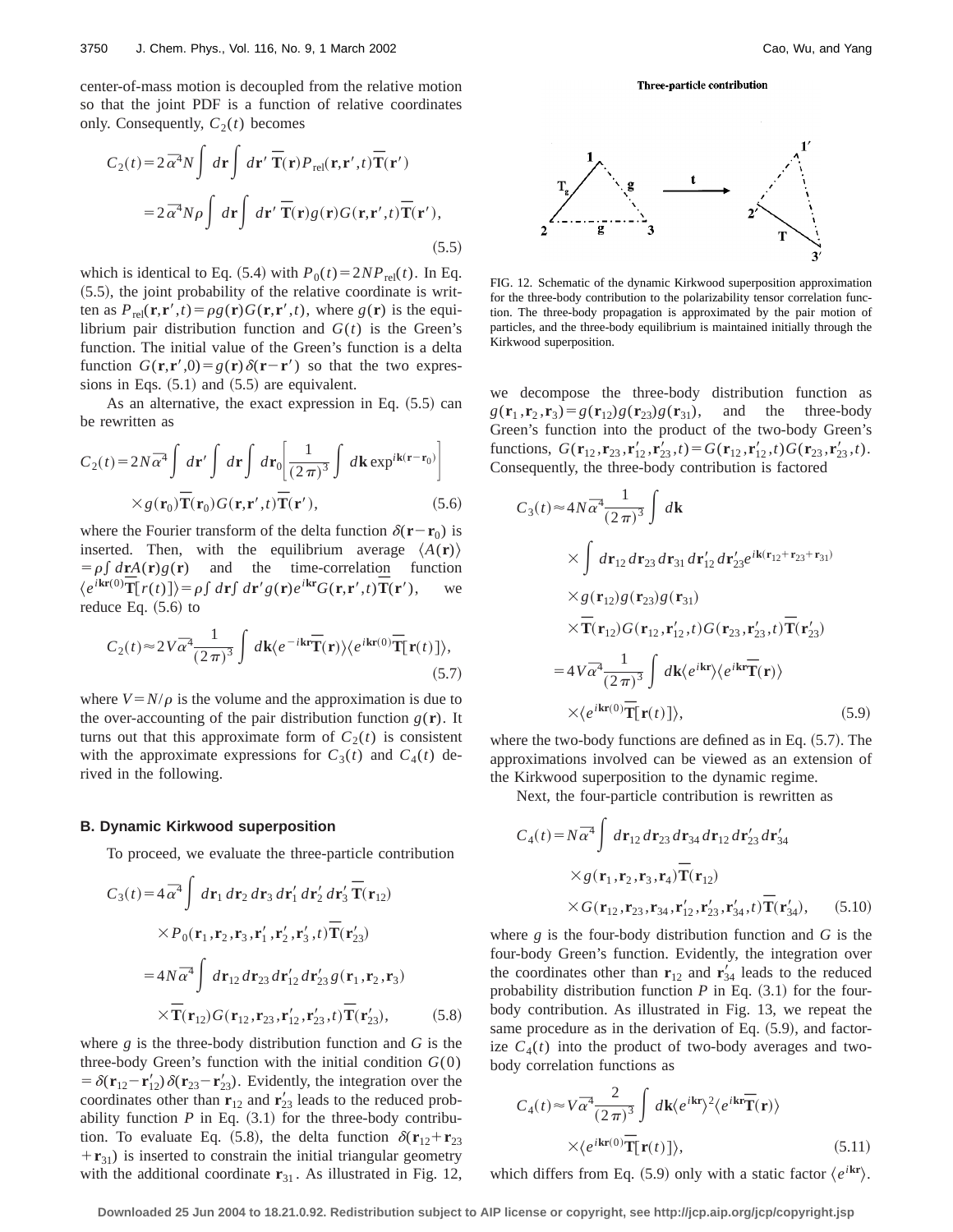#### Four-particle contribution



FIG. 13. Schematic of the dynamic Kirkwood superposition approximation for the four-body contribution to the polarizability tensor correlation function. The four-body propagation is approximated by the pair motion of particles, and the four-body equilibrium is maintained initially through an extension of the Kirkwood superposition.

Finally, combining Eqs.  $(5.7)$ ,  $(5.9)$ , and  $(5.10)$  yields

$$
C(t) = V\overline{\alpha}^{4} \frac{1}{(2\pi)^{3}} \int d\mathbf{k} (2 + 4\langle e^{i\mathbf{k}\mathbf{r}} \rangle + 2\langle e^{i\mathbf{k}\mathbf{r}} \rangle^{2})
$$

$$
\times \langle e^{i\mathbf{k}\mathbf{r}} \overline{\mathbf{T}}(\mathbf{r}) \rangle \langle e^{i\mathbf{k}\mathbf{r}(0)} \overline{\mathbf{T}}[\mathbf{r}(t)] \rangle, \qquad (5.12)
$$

where the relative weight of three contributions is approximately proportional to  $\langle e^{i\mathbf{kr}(0)} \rangle$ . Evidently, the two-particle, three-particle, and four-particle contributions have the same angular dependence, and the same time dependence in Fourier space but with different equilibrium weights. Using the spherical harmonics expansion, we explicitly calculate the two independent radial functions in Eq.  $(3.5)$  and in Eq.  $(3.6)$ , giving

$$
C_{\text{aniso}}(t) = \frac{1}{(2\pi)^3} V \overline{\alpha}^4 \int d\mathbf{k} (2 + 4 \langle j_0(kr) \rangle
$$
  
+2\langle j\_0(kr) \rangle^2) \langle h\_D(r) j\_2(kr) \rangle  
×\langle j\_2(kr) G\_2(r,r',t) h\_D(r') \rangle (5.13)

and

$$
C_{\rm iso}(t) = \frac{1}{(2\pi)^3} V \overline{\alpha}^4 \int d\mathbf{k} (2 + 4\langle j_0(kr) \rangle + 2\langle j_0(kr) \rangle^2)
$$

$$
\times \langle h_I(r) j_2(kr) \rangle \langle j_0(kr) G_0(r, r', t) h_I(r') \rangle,
$$
(5.14)

where all the quantities are two-body equilibrium averages and time-correlation functions.

The inherent structure in liquids leads to prominent peaks in the two-body distribution function and timecorrelation function in Eqs.  $(5.13)$  and  $(5.14)$  such that the integral in Fourier space is dominated by these peaks. It then follows from Eqs.  $(5.13)$  and  $(5.14)$  that the contributions from the two-particle, three-particle, and four-particle terms share similar temporal profiles with the relative ratios determined by the static structure. In fact, by virtue of  $\langle e^{i\mathbf{k}\mathbf{r}}\rangle$  $S(k)-1$ , we can rewrite Eq.  $(5.12)$  as

$$
C(t) = V\overline{\alpha}^{4} \frac{2}{(2\pi)^{3}} \int d\mathbf{k} \{1 + 2[S(\mathbf{k}) - 1] + [S(\mathbf{k}) - 1]^{2}\}
$$

$$
\times \langle e^{i\mathbf{kr}} \overline{\mathbf{T}}(\mathbf{r}) \rangle \langle e^{i\mathbf{kr}(0)} \overline{\mathbf{T}}[\mathbf{r}(t)] \rangle
$$
(5.15)

$$
= V\bar{\alpha}^{4} \frac{2}{(2\pi)^{3}} \int d\mathbf{k} S(\mathbf{k})^{2} \langle e^{i\mathbf{k}\mathbf{r}} \overline{\mathbf{T}}(\mathbf{r}) \rangle
$$
  
× $\langle e^{i\mathbf{k}\mathbf{r}(0)} \overline{\mathbf{T}}[\mathbf{r}(t)] \rangle$ , (5.16)

where the ratios of the three contributions are related to the structure factor. For relatively large wave number, *S*(**k**) becomes very small, so that the contributions follow the ratio:  $C_2$ : $C_3$ : $C_4 \approx 1$ :-2:1. This ratio has been observed in numerical simulations and has been analyzed by Ladd *et al.*<sup>53</sup> Their analysis applies a similar dynamic decomposition but invokes free-particle diffusion instead of more general dynamic propagation  $G_2$  and  $G_0$ , thus ignoring the different time dependencies between the depolarized component and the isotropic component.

In deriving Eq.  $(5.12)$ , we have made several assumptions:  $(1)$  The center-of-mass motion is decoupled from the relative motion.  $(2)$  The geometric constraint on the manybody configuration is imposed only at the initial time.  $(3)$ The many-body distribution function and the many-body Green's function are decomposed in a similar way as the Kirkwood superposition approximation. These assumptions emphasize the central role of pairwise relative motions and local structures at short time scales but ignore possible collective motions. Nevertheless, the resulting expressions based on these assumptions allow us to understand and calculate many-particle contributions in terms of two-body properties.

#### **C. Diffusion model**

In general, the Green's function  $G_l(t)$  decays faster as the angular momentum number *l* increases. We confirm this statement with the help of the diffusion equation

$$
\frac{\partial G_l}{\partial t} = D \frac{1}{r^2} \frac{\partial}{\partial r} r^2 \frac{\partial}{\partial r} G_l - D \frac{l(l+1)}{r^2} G_l + D \beta \frac{\partial}{\partial r} \left[ \frac{\partial U}{\partial r} G_l \right],
$$
\n(5.17)

where  $D$  is the diffusion constant for the relative motion between two Xe atoms. The potential of mean force is determined from  $U(r) = -K_B T \ln[g(r)]$ . Skinner and co-worker also used a generalized time variable to incorporate the initial behavior on the coarse-grained level. Equation  $(5.17)$  can be transformed into a Hermitian form and its time-dependent solution can be formally expanded as  $G_l(r, r', t)$  $=\sum_{n} \phi_{nl}(r) \phi_{nl}(r') \exp(-\lambda_{nl}t)$ , where  $\phi_{nl}(r)$  is the eigenfunction and  $\lambda_{nl}$  is the corresponding eigenvalue. The longtime exponential decay is dominated by the first nonzero eigenvalue  $\lambda_{1l}$ . Given the eigensolution for  $l=0$ , the eigenvalue for nonzero *l* can be evaluated via perturbation theory

$$
\lambda_{ln} \approx \lambda_{0n} + Dl(l+1) \int \frac{\phi_{n0}^2(r)}{r^2} d\mathbf{r},
$$
\n(5.18)

which increases as a function of  $l(l+1)$ . Therefore, the intensity along the magic angle, associated with  $G_0(t)$ , decays slower than the intensity from the *Cxzxz* component, associated with  $G_2(t)$ . Though based on the diffusion model, we believe that this conclusion holds in general.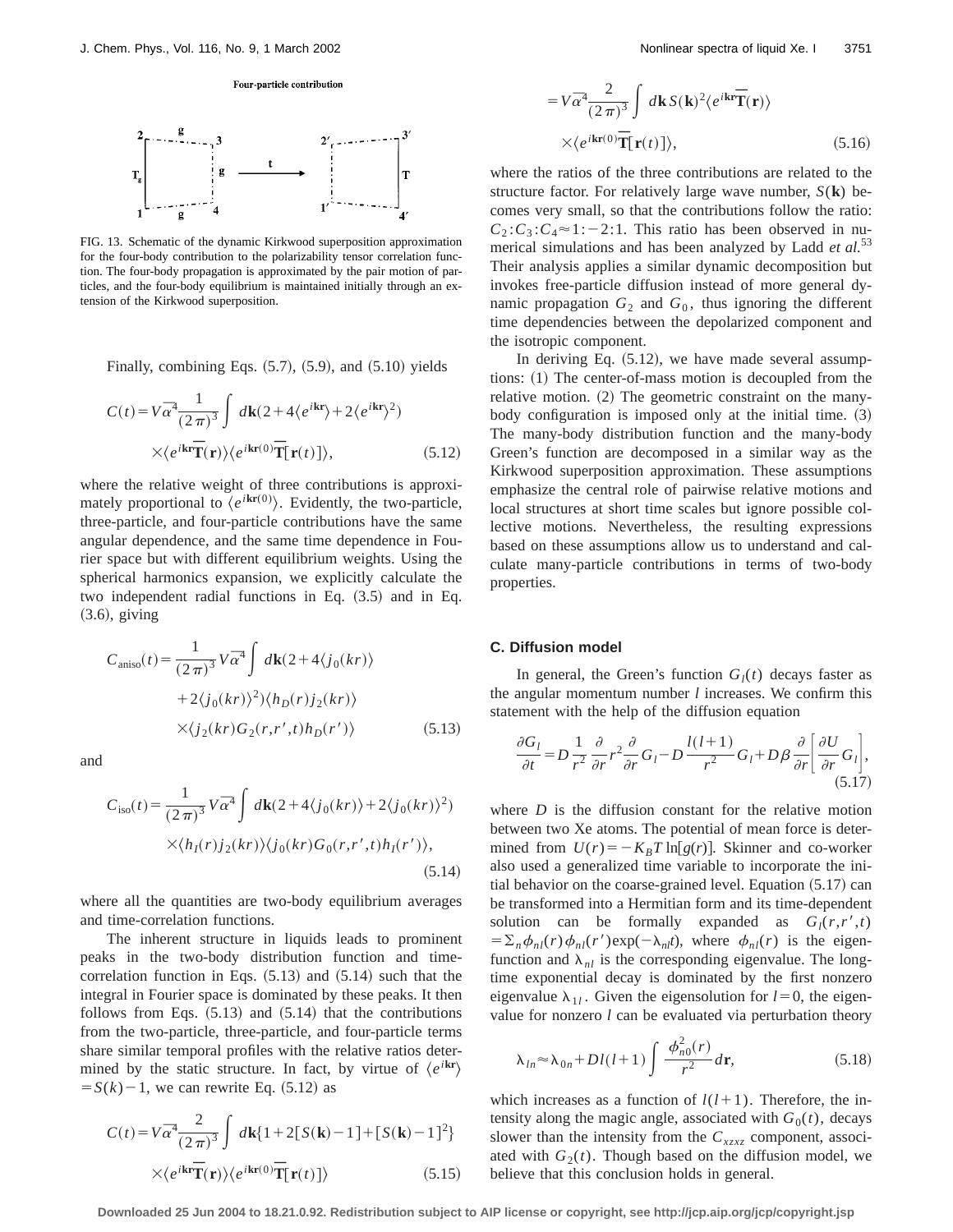To conclude, we summarize the main results in response to the issues raised in Sec. I.

(1) Within the Drude oscillator model, the leading term of the anisotropic part of the Raman response is determined by the two-body dipole–dipole tensor, whereas the leading term of the isotropic part of the Raman response is determined by the three-body dipole interaction. Higher order many-body polarization terms can be incorporated through a renormalization procedure. In comparison with the anisotropic part, the isotropic part of the effective dipole tensor has a short interaction range, thus resulting in a fast initial decay in the isotropic response of atomic liquids.

(2) The three distinct tensor elements in the third-order Raman response are decomposed into an isotropic component and an anisotropic component with the coefficients determined by the tensor properties of the dipole interaction. The decomposition does not only apply to integrated scattering intensity or the peak intensity but is also valid for all the time. Moreover, the polarization dependence obtained in this fashion is general in that it does not rely on the particular model of liquid dynamics or the type of liquids.

(3) The Gaussian factorization scheme treats liquid densities at different times as Gaussian variables and maintains the equilibrium distribution by imposing equilibrium distribution functions. This procedure combined with the mean spherical approximation for the direct correlation function allows us to recover the mode-coupling equations for the intermediate scattering function and the bilinear density correlation function. Another approach based on the dynamic Kirkwood superposition scheme decomposes the many-body time correlation function into pair quantities. Although both schemes can be understood as two possible realizations of dynamic decomposition of high-order time correlation functions, Gaussian factorization applies to density fluctuations in space, whereas dynamic Kirkwood superposition applies to particles in liquid.

~4! The two dynamic decomposition schemes are applied to the calculation of the third-order Raman response in Xe with several observations. (i) The two-particle, threeparticle, and four-particle contributions to the Raman polarization have similar temporal profiles in Fourier space but with different amplitudes determined by the static structure. (ii) In dense liquids, the long-time decay of the isotropic component is slower than that of the anisotropic component. (iii) The Gaussian fitting according to initial moments gives a relatively good prediction of the response peak.  $(iv)$  The Gaussian factorization scheme leads to a simple hydrodynamic expression, which relates the Raman response to density fluctuations and predicts the dynamic response with reasonable accuracy.

These analytic results are compared favorably with numerical simulations and can be generalized to more complicated liquids. Future research will be devoted to the calculation of fifth-order spectra (see Paper II) as well as the modeling of nonlinear spectra of molecular liquids.

# **ACKNOWLEDGMENTS**

The research is supported by the AT&T Research Fund Award, the Petroleum Research Fund administrated by the American Chemical Society, and the NSF Career Award (No. Che-0093210). We thank I. Oppenheim, D.R. Reichman, and A. Tokmakoff for discussions and comments.

# **APPENDIX A: THREE-BODY DIPOLE–DIPOLE INTERACTION IN THE DILUTE HARD-SPHERE MODEL**

The many-body polarizability is expanded in terms of the dipole tensor  $\bf{T}$  in Eq.  $(2.4)$ , where the first term is the polarizability of individual atoms and the second term leads to the anisotropic part of the dipole–induced-dipole (DID) interaction. To account for the isotropic DID polarizability, we now evaluate the third term  $\alpha^3 T_{i,k} T_{k,j}$ . The diagonal element of this term  $i=j$  adds to the atomic polarizability given by Eq.  $(2.6)$ . The off-diagonal element of this term contributes to the dipole–dipole interaction

$$
\Delta \mathbf{T}_{12} = \alpha \rho \int d\mathbf{r}_3 g(\mathbf{r}_1, \mathbf{r}_2, \mathbf{r}_3) / g(\mathbf{r}_{12}) \mathbf{T}(\mathbf{r}_{13}) \mathbf{T}(\mathbf{r}_{32})
$$

$$
\approx \alpha \rho \int d\mathbf{r}_3 g(\mathbf{r}_{13}) g(\mathbf{r}_{32}) \mathbf{T}(\mathbf{r}_{13}) \mathbf{T}(\mathbf{r}_{32}), \tag{A1}
$$

where the Kirkwood superposition approximation  $g(\mathbf{r}_1, \mathbf{r}_2, \mathbf{r}_3) \approx g(\mathbf{r}_{12})g(\mathbf{r}_{23})g(\mathbf{r}_{31})$  is adopted. The radial function associated with the anisotropic polarizability is

$$
\Delta T_D(r) = -\frac{\alpha \rho}{(2\pi)^3} \int d\mathbf{k} [q_2(k)]^2 j_2(kr), \tag{A2}
$$

and the radial function associated with the isotropic polarizability is

$$
\Delta T_I(r) = \frac{2\,\alpha\rho}{(2\,\pi)^3} \int d\mathbf{k} [q_2(k)]^2 j_0(kr), \tag{A3}
$$

where  $j_l$  is the *l*th order spherical Bessel function and  $q_2(k) = -\int j_2(kr)g(r)/r^3 dr$ .

In this appendix,  $\Delta T_D(r)$  and  $\Delta T_I(r)$  are calculated for a dilute hard-sphere fluid. At the low-density limit, the pairwise correlation function  $g(r)$  takes the form of the step function,

$$
g(\mathbf{r}) = \begin{cases} 0, & r \le a \\ 1, & r > a \end{cases}
$$
 (A4)

where *a* is the diameter of the liquid molecule. The Fourier transform of the step function is given by

$$
q_2(k) = 4\pi \left[ \frac{\cos ka}{(ka)^2} - \frac{\sin ka}{(ka)^3} \right],
$$
 (A5)

where the angular part is given by **D** tensor. Substituting Eq.  $(A5)$  into Eq.  $(A3)$ , we have

$$
\Delta T_I(r) = \frac{2\alpha\rho}{(2\pi)^3} \int_0^\infty (4\pi)^3 k^2 \left[ \frac{\cos ka}{(ka)^2} - \frac{\sin ka}{(ka)^3} \right]^2 j_0(kr) dk
$$

$$
= \frac{16\alpha\rho}{a^3 y^3} \int_0^\infty \frac{\sin x (xy \cos xy - \sin xy)^2}{x^5} dx, \quad \text{(A6)}
$$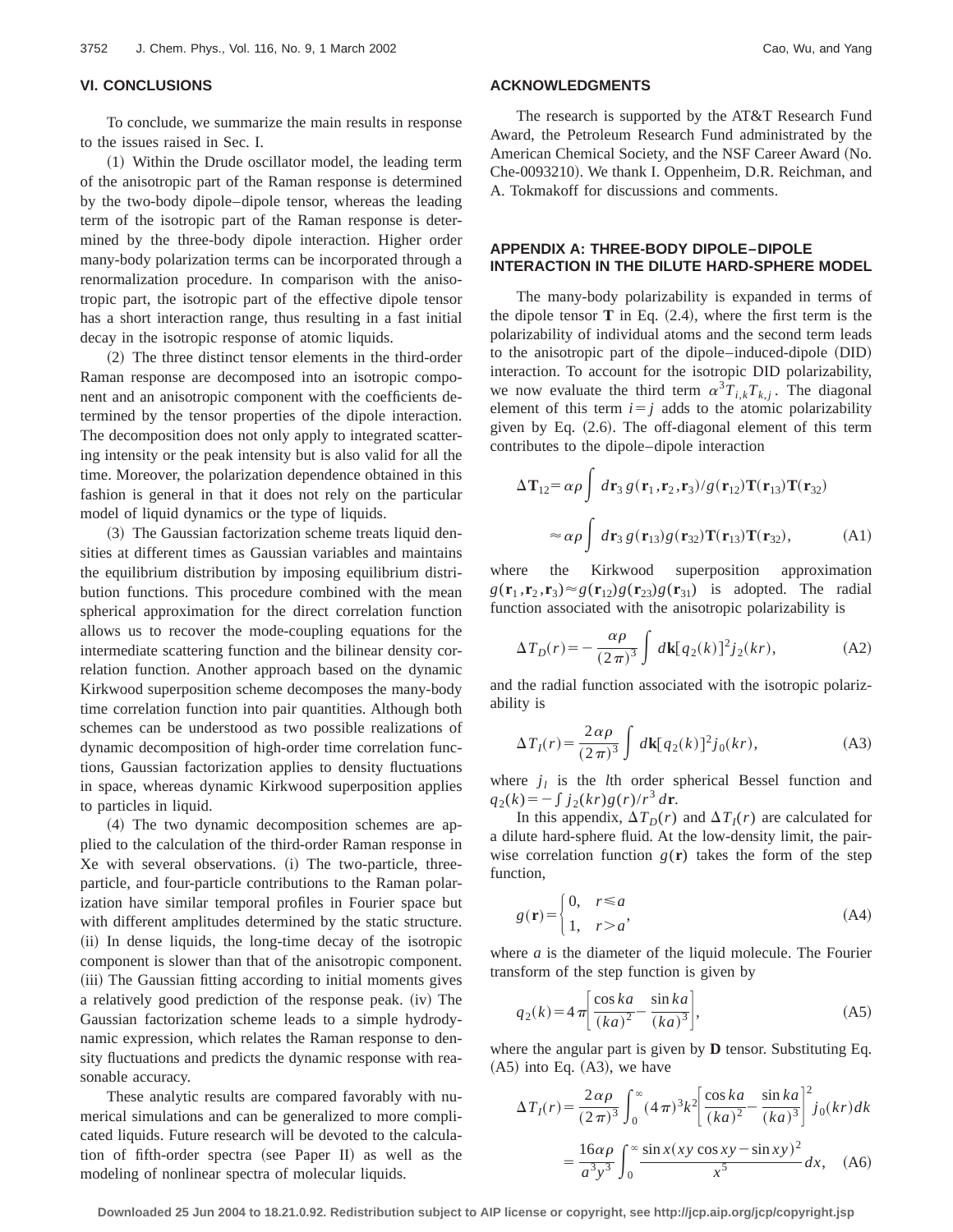where  $x = kr$  and  $y = a/r$ . Because the integrand is an even function of *x*, the lower limit of the integral can be expanded to  $-\infty$ , and the integral is expanded from real space to complex space. Then, Eq.  $(A6)$  becomes

$$
\Delta T_I(r) = \frac{8 \alpha \rho}{a^3 y^3 i} \int_{-\infty}^{\infty} \frac{(xy \cos xy - \sin xy)^2}{x^5 y^6} e^{ix} dx
$$
  
\n
$$
= \frac{2 \alpha \rho}{a^3 y^3 i} \Biggl[ \int_{-\infty}^{\infty} \frac{2x^2 y^2 + 2}{x^5 y^6} e^{ix} dx
$$
  
\n
$$
+ \int_{-\infty}^{\infty} \frac{x^2 y^2 + 2ixy - 1}{x^5 y^6} e^{i(1+2y)x} dx
$$
  
\n
$$
+ \int_{-\infty}^{\infty} \frac{x^2 y^2 - 2ixy - 1}{x^5 y^6} e^{i(1-2y)x} dx \Biggr]
$$
  
\n
$$
= \frac{2 \alpha \rho}{a^3 y^3 i} [I_1 + I_2 + I_3], \qquad (A7)
$$

where the three integrals are evaluated using the residue theorem, giving

$$
I_1 = \frac{(1 - 12y^2)\pi i}{2} + \frac{2(6y^2 - 1)i}{3} \epsilon^{-1} + \frac{4i}{3} \epsilon^{-3}, \quad (A8)
$$

$$
I_2 = \frac{(1+2y)^2(4y-1)\pi i}{24} + \frac{(1-6y^2-4y^3)i}{3}\epsilon^{-1}
$$

$$
-\frac{2i}{3}\epsilon^{-3},
$$
 (A9)

$$
I_3 = sign(2y - 1) \frac{(1 - 2y)^2 (1 + 4y)\pi i}{24}
$$
  
+ 
$$
\frac{(1 - 6y^2 + 4y^3)i}{3} \epsilon^{-1} - \frac{2i}{3} \epsilon^{-3},
$$
 (A10)

with  $\epsilon$  an infinitesimal positive variable. Though each integral diverges at the small  $\epsilon$  limit, the combination of three integrals cancels out all the divergent terms, and the converged sum in Eq. (A7) gives  $\Delta T_I(r)$  as

$$
\Delta T_I(r) = \begin{cases} 0, & r \ge 2a \\ \frac{\alpha \rho \pi}{6a^3} \left( \frac{r}{a} - 2 \right)^2 \left( \frac{r}{a} + 4 \right), & r < 2a' \end{cases}
$$
 (A11)

which is a step function at 2*a*.

The same approach is applied to the calculation of  $\Delta T_D(r)$ . First,  $\Delta T_D(r)$  is rewritten as

$$
\Delta T_D(r) = -\frac{\alpha \rho}{(2\pi)^3} \int d\mathbf{k} \left[ 4\pi \left( \frac{\cos ka}{k^2 a^2} - \frac{\sin ka}{k^3 a^3} \right) \right]^2
$$

$$
\times \left[ \left( \frac{3}{x^3} - \frac{1}{x} \right) \sin x - \frac{3}{x^2} \cos x \right]
$$

$$
= -\frac{8\alpha \rho}{a^3 y^3} \int_0^\infty dx \frac{1}{x^4} \left( \frac{3\sin x}{x^3} - \frac{3\cos x}{x^2} - \frac{\sin x}{x} \right)
$$

$$
\times (xy \cos xy - \sin xy)^2
$$
  
= 
$$
-\frac{8 \alpha \rho}{a^3 y^3} (I'_1 - I'_2 - I'_3),
$$
 (A12)

where  $I'_3 = I_1 + I_2 + I_3$  is the integral evaluated for  $\Delta T_I(r)$ . Using the residue theorem,  $I'_1$  and  $I'_2$  are calculated as

$$
I'_{1} = \frac{3}{8i} \int_{-\infty}^{\infty} dx \left[ \frac{2(x^{2}y^{2} + 1)}{x^{7}} e^{ix} + \frac{x^{2}y^{2} + 2ixy - 1}{x^{7}} e^{i(1+2y)x} + \frac{x^{2}y^{2} - 2ixy - 1}{x^{7}} e^{i(1-2y)x} \right]
$$
  

$$
= \left( \frac{y^{6}}{12} + \frac{y^{5}}{10} - \frac{y^{3}}{24} + \frac{y^{2}}{64} - \frac{1}{1920} \right) \pi + sign(1-2y) \left( \frac{y^{6}}{12} - \frac{y^{5}}{10} + \frac{y^{3}}{24} - \frac{y^{2}}{64} + \frac{1}{1920} \right) \pi,
$$
  
(A13)

and

$$
I'_{2} = \frac{3}{8} \int_{-\infty}^{\infty} dx \left[ \frac{2(x^{2}y^{2} + 1)}{x^{6}} e^{ix} + \frac{x^{2}y^{2} + 2ixy - 1}{x^{6}} e^{i(1+2y)x} + \frac{x^{2}y^{2} - 2ixy - 1}{x^{6}} e^{i(1-2y)x} \right]
$$
  
=  $\left( \frac{y^{5}}{10} - \frac{y^{3}}{8} + \frac{y^{2}}{16} - \frac{1}{320} \right) \pi$   
- sign  $(1 - 2y) \left( \frac{y^{5}}{10} - \frac{y^{3}}{8} + \frac{y^{2}}{16} - \frac{1}{320} \right) \pi$ , (A14)

where both integrals converge. Substituting  $I'_1$ ,  $I'_2$ , and  $I'_3$ into Eq.  $(A12)$ , we arrive at

$$
\Delta T_D(r) = \begin{cases}\n-\frac{4\pi\alpha\rho}{3r^3}, & r \ge 2a \\
-\frac{\pi\alpha\rho}{24a^3} \left(\frac{6a^2r - r^3}{a^3}\right), & r < 2a\n\end{cases}
$$
\n(A15)

which modifies  $1/r^3$  interaction.

# **APPENDIX B: RENORMALIZATION OF THE DRUDE OSCILLATOR MODEL**

To facilitate the analysis of Raman spectroscopy, we present here a simplified derivation of the renormalized polarizability and dipole–induced-dipole (DID) propagator. We follow the same notations used by Cao and Berne. $40$ 

In an isotropic fluid all particles are identical so that the thermal average of the diagonal elements of the polarizability tensor defines the renormalized polarizability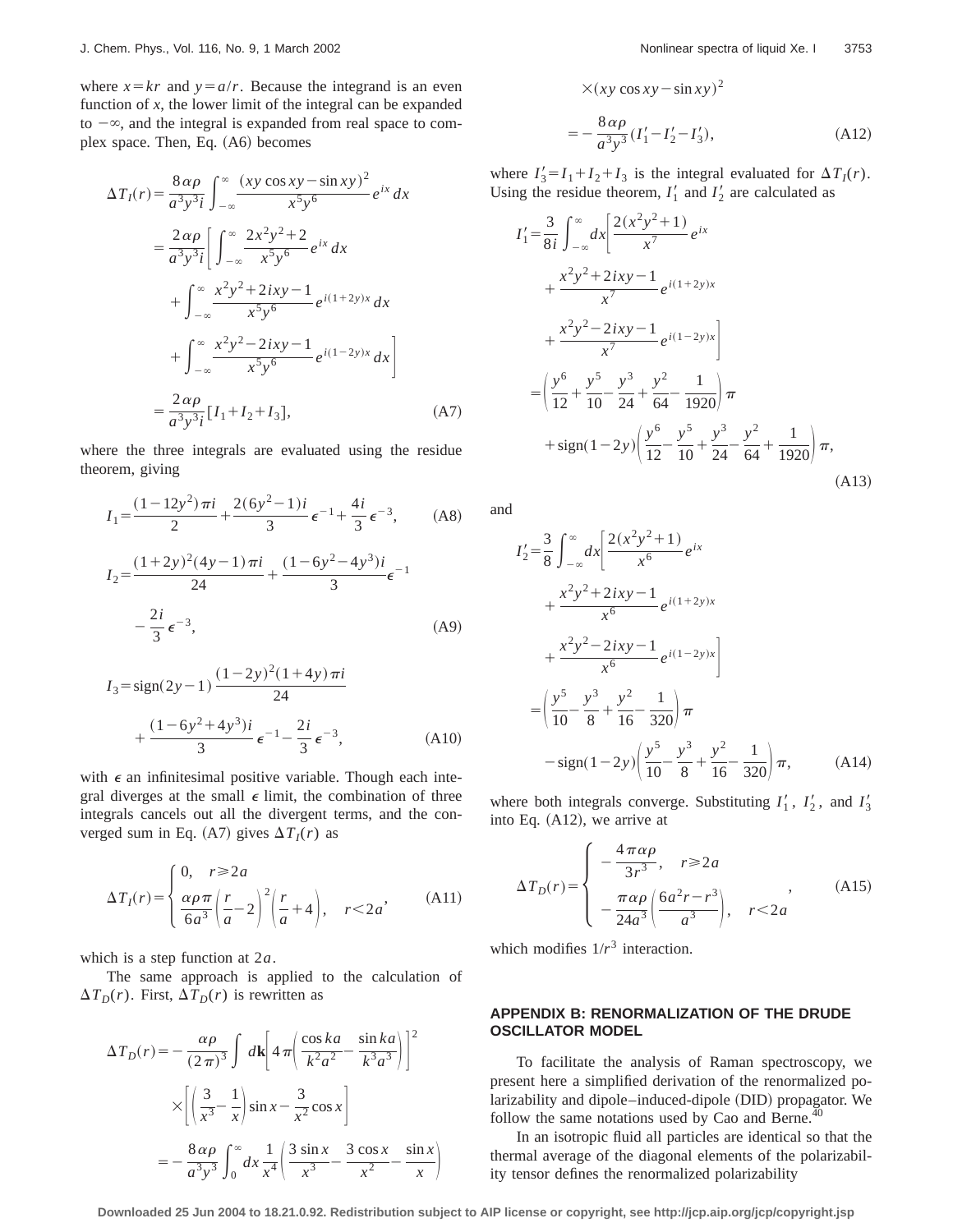#### Renormalization of the polarizability



FIG. 14. The many-body expansion and re-summation of the renormalized polarizability. The circle represents the tagged particle and the shaded area represents the self-energy term  $\Sigma$ .

$$
\overline{\alpha} = \frac{1}{3N} \langle \operatorname{Tr} \mathbf{II} \rangle = \langle \mathbf{II} \rangle_{11} = \sum_{n=0}^{\infty} \alpha^n \langle \mathbf{T}^{n-1} \rangle_{11},
$$
 (B1)

where the bracket designates the thermal average over disordered liquid configurations. The expansion can be represented by diagrams with open circles as the tagged particles, closed circles as the integrated particles, and lines as the DID propagator. Wherever circles connect two or more otherwise separated subdiagrams, the many-body distribution function is factorized accordingly so that the configurational average associated with subdiagrams can be decoupled from the configurational average of the other parts of the diagram. With this approximation, all the decorations at closed circles (i.e., all the subdiagrams singly connected to the backbone of the diagram) can be removed by replacing  $\alpha$  with the renormalized quantity  $\overline{\alpha}$ . As demonstrated in Fig. 14, the many-body integration of the decorations at the open circle can be resummed as

$$
\bar{\alpha} \approx \alpha + \alpha \left\langle \sum_{i} \mathbf{T}_{1i} \bar{\alpha} \mathbf{T}_{i1} \right\rangle \alpha
$$
  
+ 
$$
\alpha \left\langle \sum_{i} \mathbf{T}_{1i} \bar{\alpha} \mathbf{T}_{i1} \right\rangle \alpha \left\langle \sum_{j} \mathbf{T}_{1j} \bar{\alpha} \mathbf{T}_{j1} \right\rangle \alpha + \cdots
$$
  
= 
$$
\frac{\alpha}{1 - \alpha \Sigma(\bar{\alpha})},
$$
 (B2)

where  $\Sigma$  is the infinite sum of the simple connected diagrams  $(i.e.,\:,$  decorations). As shown in Fig. 15, the ring diagrams in the  $\Sigma$  expansion can be re-summed to yield



FIG. 15. The ring-diagram expansion of the self-energy  $\Sigma$ . Each closed circle represents a dummy particle being integrated with a renormalized polarizability, and each line represents dipole–induced-dipole interaction.

Renormalization of the dipole propagator



FIG. 16. The Dyson expansion of the renormalized dipole–induced-dipole interaction. Each closed circle represents a dummy particle being integrated with a renormalized polarizability, and each line represents dipole–induceddipole interaction.

$$
\sum (\bar{\alpha}) \approx \langle \mathbf{T}_{1i} \bar{\alpha} \mathbf{T}_{i1} \rangle + \langle \mathbf{T}_{1i} \bar{\alpha} \mathbf{T}_{ij} \bar{\alpha} \mathbf{T}_{j1} \rangle
$$

$$
= \rho \bar{\alpha} \int d\mathbf{r} \mathbf{T}(\mathbf{r}) \bar{\mathbf{T}}(\mathbf{r}) g(\mathbf{r}) d\mathbf{r},
$$
(B3)

where the renormalized propagator  $\overline{T}$  will be explained in the following. Here, the self-energy term  $\Sigma$  is evaluated In the following. Here, the sen-energy term  $\angle$  is evaluated<br>with the help of  $\overline{T}$  instead of the Padé approximation or the MSA solution for the dipolar fluid.

Following the definition for  $\overline{\alpha}$ , we define the offdiagonal element of the polarizability tensor as

$$
\Pi_{12} = \left\langle \frac{\alpha \mathbf{T}}{I - \alpha \mathbf{T}} \right\rangle_{12} = \overline{\alpha} \overline{T}(\mathbf{r}_{12}) \overline{\alpha},\tag{B4}
$$

where the configurational average excludes indices 1 and 2. First, all the decorations on the backbone can be removed by replacing the polarizability by the renormalized polarizability  $\alpha \rightarrow \overline{\alpha}$ . Second, we keep only diagrams with linear chain structures similar to the Dyson expansion and average over the intermediate particles between indices *i* and *j*. Third, the equilibrium average over the *n*-body distribution is approximately decomposed along the linear chain as

$$
g(\mathbf{r}_1, \mathbf{r}_2, \mathbf{r}_3, \dots, \mathbf{r}_n) \approx g(\mathbf{r}_1 - \mathbf{r}_2)g(\mathbf{r}_2 - \mathbf{r}_3)
$$
  
 
$$
\times g(\mathbf{r}_3 - \mathbf{r}_4) \cdots g(\mathbf{r}_{n-1} - \mathbf{r}_n)
$$
  
 
$$
\times g(\mathbf{r}_n - \mathbf{r}_1),
$$
 (B5)

which extends the Kirkwood approximation beyond the three-body distribution function. With these approximations, we re-sum the expansion of the dipole interaction in Fig. 16 and obtain

$$
\overline{\mathbf{T}}(\mathbf{k}) \approx \mathbf{T} + \overline{\alpha}\rho \mathbf{T}_g \mathbf{T}_g + (\overline{\alpha}\rho \mathbf{T}_g)^2 \mathbf{T}_g + \cdots
$$

$$
= \mathbf{T} - \mathbf{T}_g + \frac{\mathbf{T}_g}{1 - \overline{\alpha}\rho \mathbf{T}_g},
$$
(B6)

where the dipole tensor  $T(r)$  dressed by the pairwise distribution function *g*(**r**) is denoted as  $\mathbf{T}_g(\mathbf{r}) = g(r)\mathbf{T}(\mathbf{r})$ . The Fourier transform of the traceless tensor is **T**(**k**)  $= -\int j_2(kr)/r^3 d\mathbf{r} \mathbf{D} = T(k)\mathbf{D}$ , where  $j_2(kr)$  is the secondorder spherical Bessel function. Similarly,  $\overline{T}_g(\mathbf{k})$  $= -\int g(r)j_2(kr)/r^3d\mathbf{r} \mathbf{D} = T_g(k)\mathbf{D}$ . Thus, the renormalized propagator in Eq.  $(B6)$  is explicitly evaluated as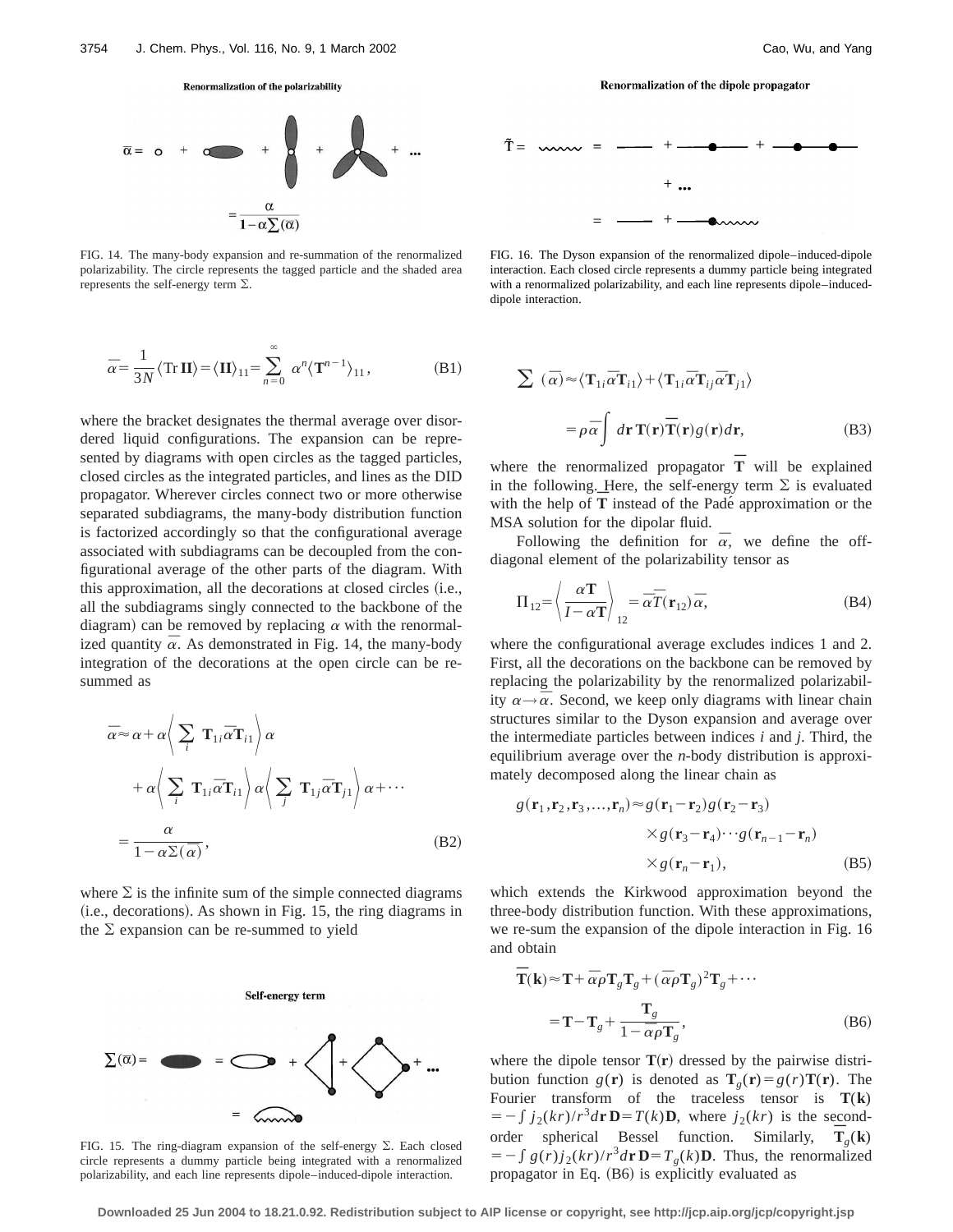$$
\overline{\mathbf{T}} \approx \mathbf{T} - \mathbf{T}_g + T_g \frac{\mathbf{D} + 2\sigma(k)\mathbf{I}}{1 - \sigma(k) - 2\sigma^2(k)}.
$$
 (B7)

The transformation back to coordinate space leads to  $\overline{T}$  $=h<sub>D</sub>$ **D**+ $h<sub>I</sub>$ **I**, where the anisotropic part is

$$
h_D(r) = -\frac{1}{(2\pi)^3} \int d\mathbf{k} j_2(kr)
$$
  
 
$$
\times \left[ T(k) - T_g(k) + \frac{T_g(k)}{1 - \sigma(k) - 2\sigma(k)^2} \right]
$$
 (B8)

and the isotropic part is

$$
h_I(r) = \frac{1}{(2\pi)^3} \int d\mathbf{k} j_0(kr) \left[ T_g(k) \frac{2\sigma(k)}{1 - \sigma(k) - 2\sigma(k)^2} \right],
$$
\n(B9)

with  $\sigma(k) = \overline{\alpha} \rho T_g(k)$ . We solve Eq. (B7) self-consistently with  $\sigma(\kappa) - \alpha p T_g(\kappa)$ , we solve Eq. (B7) sen-consistently with Eq. (B2) to yield the fully renormalized  $\bar{\alpha}$  and **T**. Hence, instead of the Padé approximation or the MSA solution for a dipolar fluid, we explicitly re-sum the diagrams using a decomposition similar to the Kirkwood approximation.

# **APPENDIX C: MOLECULAR DYNAMICS SIMULATIONS OF LIQUID Xe**

Molecular dynamics simulations were carried out using a cubic box containing 108 Xe atoms under the usual periodic boundary condition and minimum image conventions. The interaction between Xe atoms was modeled by a Lennard-Jones potential

$$
\phi(r) = 4\,\epsilon \left[ \left(\frac{\sigma}{r}\right)^{12} - \left(\frac{\sigma}{r}\right)^6 \right] \tag{C1}
$$

with parameters  $\epsilon = 236.6k_B$  and  $\sigma = 3.88 \rho A$  from the literature.<sup>73</sup> The Lennard-Jones system was equilibrated under reduced temperature  $T^* = k_B T / \epsilon = 0.75$  and reduced density  $\rho^* = \rho \sigma^3 = 0.85$ . The atomic polarizability of Xe varies slightly in literature, and it is taken as  $\alpha = 4.16 \rho A^3$  in our simulation, i.e.,  $\alpha^* = \alpha/\sigma^3 = 0.071^{79,80}$  Equations of motion were integrated using the leap-frog algorithm. The reduced time unit is  $\sigma\sqrt{m/\epsilon}$ , which is 2.7 ps for liquid Xe. All quantities in our simulations are reported in reduced units unless specified otherwise. The time step for MD is  $5 \times 10^{-3}$  reduced time unit. In accord with the spherical cutoff convention, all distance-dependent quantities were calculated within a sphere of a radius of half the box length. The time correlation functions were accumulated with a resolution of 5 time steps. The molecular dynamics simulations were carried out to  $10<sup>5</sup>$  time steps from equilibrium configurations of the liquid. Equilibrium properties, such as the static structure factor and the velocity–velocity correlation function, were calculated and found within good agreement in previously published results.73,81,82

As a numerical test, we use the the pair interaction approximation of the total polarizability tensor  $\Pi = \sum \alpha \mathbf{T} \alpha$  in Eq. (2.5), which leads to the ratio  $C_{zzzz}$ : $C_{zyzy}$ : $C_{zzyy}$ =4:3:  $-2$  for an isotropic system. In order to generate an isotropic liquid sample, we compared two numerical methods. The first method is the Ewald summation technique of deLeeuw,

TABLE I. The absolute intensity and ratio of the three tensor elements of the third-order Raman correlation function in the pair interaction approximation. The ratios in both the Ewald summation method and the spherical cutoff method are nearly the same.

| $C_{zzz}(0)$               | $C_{zyzy}(0)$              | $C_{zzvv}(0)$                                  |
|----------------------------|----------------------------|------------------------------------------------|
| 0.00305<br>4.00<br>0.00251 | 0.00234<br>3.07<br>0.00193 | $-0.00152$<br>$-2.00$<br>$-0.00126$<br>$-2.00$ |
|                            | 4.00                       | 3.07                                           |

Perram, and Smith in their calculation of dielectric constants of polar fluids.<sup>83</sup> In the Ewald summation, the dipole–dipole interaction tensor is modified by the replica of the simulation box and the continuum medium, giving

$$
\mathbf{T}_{ij} = \frac{1}{L^3} \nabla \nabla \phi_{\text{Ew}}(R_{ij}/L) - \frac{3}{2\epsilon_s + 1} \frac{4\pi}{3L^3} \mathbf{I},\tag{C2}
$$

where *L* is the size of the cubic system studied,  $\epsilon_s$  is the dielectric constant of surrounding medium, and  $\phi_{Ew}$  is the Ewald summation,

$$
\phi_{\text{Ew}}(\mathbf{r}) = \sum_{\mathbf{n} \neq 0} \frac{1}{\pi n^2} e^{-(\pi \mathbf{n}/c)^2 + i2\pi \mathbf{n} \cdot \mathbf{r}} + \sum_{\mathbf{n}'} \frac{\text{erfc}(c|\mathbf{r} + \mathbf{n}'|)}{|\mathbf{r} + \mathbf{n}'|} \tag{C3}
$$

with *c* an arbitrary constant and erfc the complementary error function. The constant  $c$  in our simulation is taken to be 5.0, which is sufficiently large that the only contribution in the real space part is  $n' = 0$  in the second term of  $\phi_{Ew}$ . The number of reciprocal vectors **n** used in the first term of  $\phi_{\text{Ew}}$ is 63. In the second method, a simple spherical cutoff in the dipole–dipole interaction at half the box length is employed to recover the rotational symmetry of the cubic simulation box. As shown in Table I, though the two methods predict different values, they both give the same intensity ratio  $C_{zzzz}$ : $C_{zyzy}$ : $C_{zzyy}$ =4:3:-2, indicating the correct isotropic condition. The Ewald summation has a more reliable theoretical basis; however, due to the constraint on CPU time, we employ the simple spherical cutoff method in the simulations.

## **APPENDIX D: INITIAL MOMENTS OF THE THIRD-ORDER RAMAN CORRELATION FUNCTION**

Because of the many-body polarization in atomic liquids, the renormalized dipole–induced-dipole (DID) interaction tensor,  $\overline{T} = h_D(r)\mathbf{D} + h_I(r)\mathbf{I}$ , has both a traceless anisotropic part and a diagonal isotropic part. In this appendix, we derive the initial moments of the correlation functions within the renormalized Drude oscillator model. Components of **T¯** along the arbitrary directions  $\mu$  and  $\nu$  (representing *x*, *y*, and *z*! are given as

$$
\begin{aligned} \bar{T}_{\mu\nu} &= h_D(r)(3n_{\mu}n_{\nu} - \delta_{\mu\nu}) + h_I(r)\,\delta_{\mu\nu} \\ &= 3h_D(r)n_{\mu}n_{\nu} + (h_I(r) - h_D(r))\,\delta_{\mu\nu} \,, \end{aligned} \tag{D1}
$$

where  $n_{\mu}$  is the  $\mu$ th component of the unit vector and  $\delta_{\mu\nu}$ represents the delta function. First the leading order moment of the correlation function is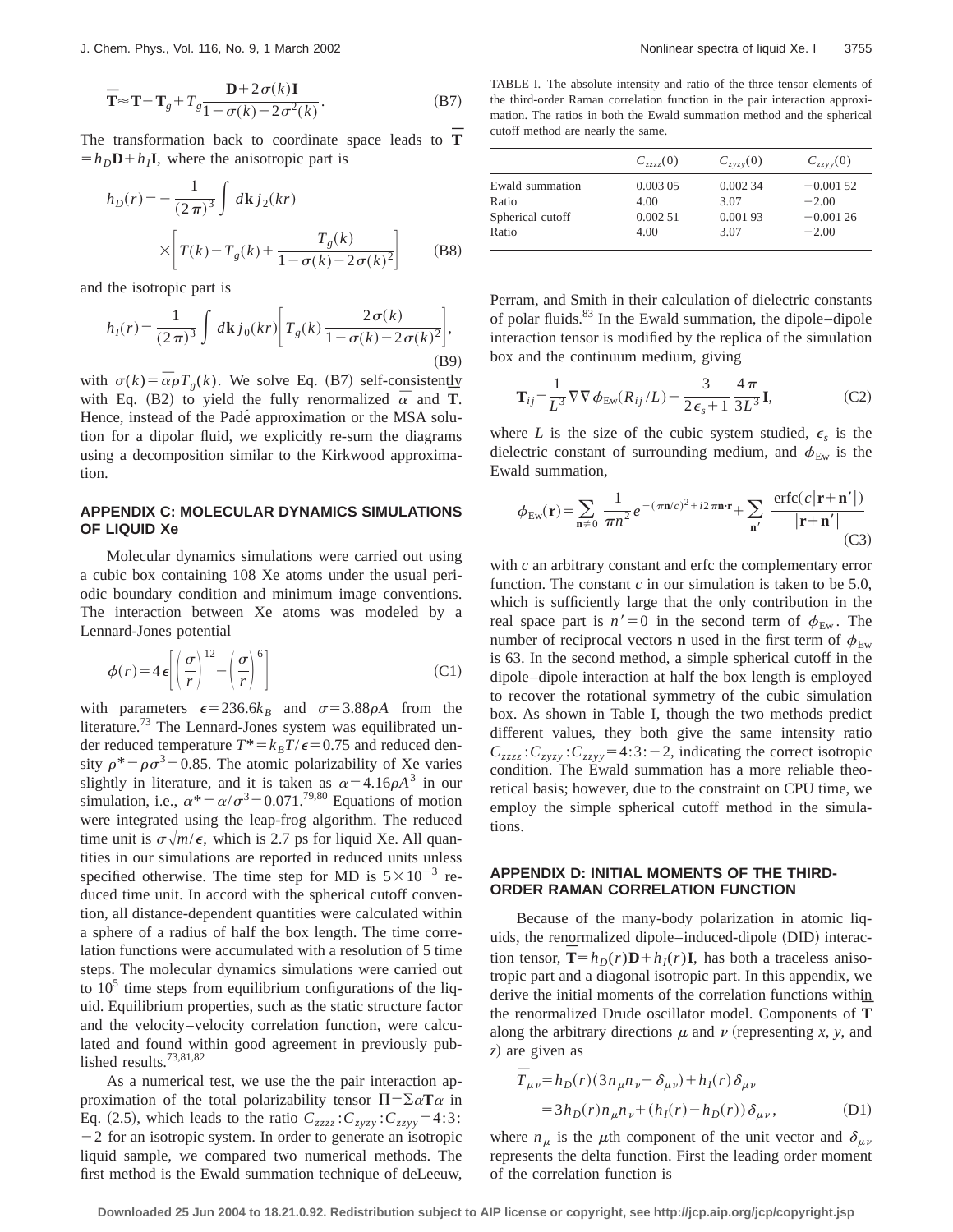$$
c_0 = \langle \overline{T}_{\mu\nu} \overline{T}_{\gamma\lambda} \rangle = \frac{\langle 9h_D^2(r) \rangle_r}{15} (\delta_{\mu\nu}\delta_{\gamma\lambda} + \delta_{\mu\gamma}\delta_{\nu\lambda} + \delta_{\mu\lambda}\delta_{\nu\gamma}) + \{2\langle h_D(r)[h_I(r) - h_D(r)] \rangle_r + \langle [h_I(r) - h_D(r)]^2 \rangle_r\} \delta_{\mu\nu}\delta_{\gamma\lambda}, \tag{D2}
$$

where  $\langle f(r) \rangle$ <sup>*r*</sup> represents the radial average,  $\langle f(r) \rangle$ <sup>*r*</sup>  $f(f(r))g(r)r^2 dr$ . The three distinct components of the correlation function are

$$
\langle \overline{T}_{zz}\overline{T}_{zz}\rangle = \langle h_I^2(r) + \frac{4}{5}h_D^2(r)\rangle_r, \tag{D3}
$$

$$
\langle \overline{T}_{zz}\overline{T}_{yy}\rangle = \langle h_I^2(r) - \frac{2}{5}h_D^2(r)\rangle_r, \tag{D4}
$$

$$
\langle \overline{T}_{zy}\overline{T}_{zy}\rangle = \langle \frac{3}{5}h_D^2(r)\rangle_r, \tag{D5}
$$

which satisfy the polarization decomposition derived in Sec. II.

Next we derive the second moment of the correlation function. To begin, the first-order time derivative of the renormalized DID tensor is

$$
\dot{\overline{T}}_{\mu\nu} = [a_1 n_i n_{\mu} n_{\nu} + a_2 (n_{\mu} \delta_{\nu i} + n_{\nu} \delta_{\mu i}) + a_3 n_i \delta_{\mu\nu}] v_i,
$$
\n(D6)

where

$$
a_1 = 3h'_D - \frac{6h_D}{r}
$$
,  $a_2 = \frac{3h_D}{r}$ ,  $a_3 = h'_I - h'_D$ , (D7)

where the prime represents the spatial derivative with respect to the radial coordinate  $r$ ,  $h'_D = \partial_r h_D$ ,  $v_i$  denotes the *i*th component of the velocity, and the repeated indices are summed over implicitly. Then, we use Eq.  $(D7)$  to derive the secondorder moment,

$$
c_2 = \langle \hat{T}_{\mu\nu} \hat{T}_{\gamma\lambda} \rangle = \langle \partial_i \hat{T}_{\mu\nu} \partial_i \hat{T}_{\gamma\lambda} \rangle
$$
  
\n
$$
= \frac{1}{m\beta} \langle \frac{a_1^2 + 4a_1a_2}{15} + \frac{2a_2^2}{3} \rangle P(\delta \delta)_{\mu\nu\gamma\lambda}
$$
  
\n
$$
+ \frac{1}{m\beta} \langle a_3^2 + \frac{2(2a_2a_3 + a_1a_3 - a_2^2)}{3} \rangle \delta_{\mu\nu} \delta_{\gamma\lambda}
$$
  
\n
$$
= \frac{1}{m\beta} \langle \frac{3h_D'^2}{5} + \frac{18h_D^2}{5r^2} \rangle_P P(\delta \delta) - \frac{1}{m\beta} \mu \nu \gamma \lambda
$$
  
\n
$$
+ \langle h_I'^2 - h_D'^2 - \frac{6h_D^2}{r^2} \rangle_P \delta_{\mu\nu} \delta_{\gamma\lambda},
$$
 (D8)

where operator *P* represents the permutation of the indices and  $P(\delta\delta)_{\mu\nu\gamma\lambda} = \delta_{\mu\nu}\delta_{\gamma\lambda} + \delta_{\mu\gamma}\delta_{\nu\lambda} + \delta_{\mu\lambda}\delta_{\nu\gamma}$ . The three tensor components are

$$
\langle \dot{\overline{T}}_{zz} \dot{\overline{T}}_{zz} \rangle = \left\langle \frac{4}{5} \left( h_D^{\prime 2} + 6 \frac{h_D^2}{r^2} \right) + h_I^{\prime 2} \right\rangle_r, \tag{D9}
$$

$$
\langle \dot{T}_{zz}\dot{T}_{yy}\rangle = \left\langle -\frac{2}{5} \left( h_D'^2 + 6\frac{h_D^2}{r^2} \right) + h_I'^2 \right\rangle_r, \tag{D10}
$$

$$
\langle \hat{T}_{zy}\hat{T}_{zy}\rangle = \left\langle \frac{3}{5} \left( h_D^{\prime 2} + 6 \frac{h_D^2}{r^2} \right) \right\rangle_r, \tag{D11}
$$

which also satisfy the polarization decomposition relation.

Finally, we derive the fourth-order moment of the correlation functions. To begin, we write the second-order time derivative of the polarizability tensor as

$$
\ddot{\overline{T}}_{\mu\nu} = \frac{d}{dt} (\partial_j \overline{T}_{\mu\nu} v_j) = (\partial_i \overline{T}_{\mu\nu}) \frac{F_i}{m} + v_i v_j \partial_{ij}^2 \overline{T}_{\mu\nu}, \qquad (D12)
$$

where  $\partial_{ij}^2 = \partial_i \partial_j$ ,  $F_i$  represents the *i*th component of the force, which is related to the potential  $U(r)$  by  $F_i$  $= -\partial_i U(r)$ . From Eq. (D12), the fourth-order moment becomes

$$
\langle \ddot{\overline{T}}_{\mu\nu} \ddot{\overline{T}}_{\gamma\lambda} \rangle = \langle \partial_{ij}^2 \overline{T}_{\mu\nu} \partial_{kl}^2 \overline{T}_{\gamma\lambda} \rangle \langle v_i v_j v_k v_l \rangle \n+ \langle \partial_{ij}^2 \overline{T}_{\mu\nu} \frac{F_k}{m} \partial_k \overline{T}_{\gamma\lambda} \rangle \langle v_i v_j \rangle \n+ \langle \partial_{kl}^2 \overline{T}_{\gamma\lambda} \frac{F_i}{m} \partial_i \overline{T}_{\mu\nu} \rangle \langle v_k v_l \rangle \n+ \frac{1}{m^2} \langle F_i \partial_i \overline{T}_{\mu\nu} F_k \partial_k \overline{T}_{\gamma\lambda} \rangle \n= A_1 + A_2 + A_3 + A_4,
$$
\n(D13)

which is separated into four parts. These four parts in Eq. (D13) are explicitly evaluated as

$$
A_{1} = \left(\frac{1}{m\beta}\right)^{2} \langle \partial_{ij}^{2} \overline{T}_{\mu\nu} \partial_{kl}^{2} \overline{T}_{\gamma\lambda} \rangle P(\delta\delta)_{ijkl}
$$
  
\n
$$
= \left(\frac{1}{m\beta}\right)^{2} (\langle \partial_{i}^{2} \overline{T}_{\mu\nu} \partial_{j}^{2} \overline{T}_{\gamma\lambda} \rangle + 2 \langle \partial_{ij}^{2} \overline{T}_{\mu\nu} \partial_{ij}^{2} \overline{T}_{\gamma\lambda} \rangle), \quad (D14)
$$
  
\n
$$
A_{2} = \frac{k_{B}T}{m^{2}} \langle F_{k} \partial_{i}^{2} \overline{T}_{\mu\nu} \partial_{k} \overline{T}_{\gamma\lambda} \rangle
$$
  
\n
$$
= -\left(\frac{1}{m\beta}\right)^{2} (\langle \partial_{i}^{2} \partial j \overline{T}_{\mu\nu} \partial_{j} \overline{T}_{\gamma\lambda} \rangle + \langle \partial_{i}^{2} \overline{T}_{\mu\nu} \partial_{j}^{2} \overline{T}_{\gamma\lambda} \rangle), \quad (D15)
$$

$$
A_3 = -\left(\frac{1}{m\beta}\right)^2 (\langle \partial_i \overline{T}_{\mu\nu} \partial_j^2 \partial_i \overline{T}_{\gamma\lambda} \rangle + \langle \partial_i^2 \overline{T}_{\mu\nu} \partial_j^2 \overline{T}_{\gamma\lambda} \rangle),
$$
(D16)

and

$$
A_{4} = -\frac{k_{B}T}{m^{2}} \langle \partial_{i}(\partial_{i}\overline{T}_{\mu\nu}F_{j}\partial_{j}\overline{T}_{\gamma\lambda}) \rangle
$$
  
\n
$$
= -\frac{k_{B}T}{m^{2}} [\langle \partial_{i}^{2}\overline{T}_{\mu\nu}F_{j}\partial_{j}\overline{T}_{\gamma\lambda} \rangle + \langle \partial_{i}\overline{T}_{\mu\nu}\partial_{i}(F_{j}\partial_{j}\overline{T}_{\gamma\lambda}) \rangle
$$
  
\n
$$
+ \langle \partial_{i}\overline{T}_{\mu\nu}F_{j}\partial_{ij}\overline{T}_{\gamma\lambda} \rangle ]
$$
  
\n
$$
= \frac{1}{m\beta} \langle \partial_{i}\overline{T}_{\mu\nu}\partial_{j}\overline{T}_{\gamma\lambda} \Omega_{ij}^{2} \rangle
$$
  
\n
$$
+ \left(\frac{1}{m\beta}\right)^{2} \langle \partial_{ij}(\partial_{i}\overline{T}_{\mu\nu}\partial_{j}\overline{T}_{\gamma\lambda}) \rangle.
$$
 (D17)

Here,  $\Omega_{ij}$  is the curvature,

$$
\Omega_{ij}^2 = \frac{1}{m} \partial_{ij} U(r) = c(r) \delta_{ij} + d(r) n_i n_j \tag{D18}
$$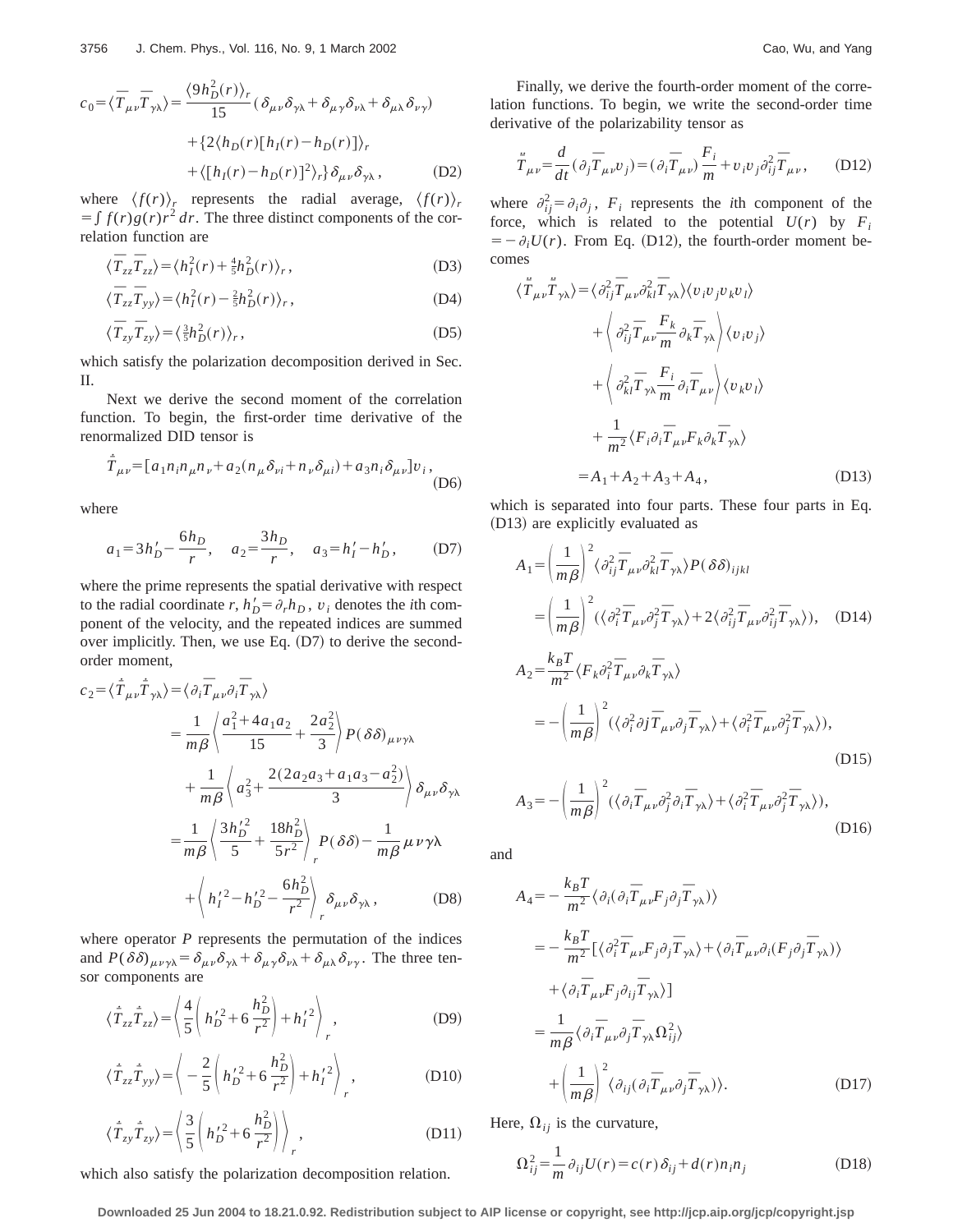with  $c(r) = \partial_r U(r)/(mr)$  and  $d(r) = \partial_r^2 U(r)/m - \partial_r U(r)/m$ (*mr*). Substituting the above-given four terms into Eq.  $(D13)$ , the fourth-order moment is the sum of two terms

$$
c_4 = \langle \ddot{\tilde{T}}_{\mu\nu} \ddot{\tilde{T}}_{\gamma\lambda} \rangle = \frac{1}{m\beta} \langle \partial_i \overline{T}_{\mu\nu} \partial_j \overline{T}_{\gamma\lambda} \Omega_{ij}^2 \rangle
$$

$$
+ 3 \left( \frac{1}{m\beta} \right)^2 \langle \partial_i^2 \overline{T}_{\mu\nu} \partial_j^2 \overline{T}_{\gamma\lambda} \rangle. \tag{D19}
$$

The first term is further simplified to

$$
\langle \partial_i \overline{T}_{\mu\nu} \partial_j \overline{T}_{\gamma\lambda} \Omega_{ij}^2 \rangle = \langle c(r) \delta_{ij} \partial_i \overline{T}_{\mu\nu} \partial_j \overline{T}_{\gamma\lambda} + d(r) n_i n_j \partial_i \overline{T}_{\mu\nu} \partial_j \overline{T}_{\gamma\lambda} \rangle = \langle c(r) [\frac{1}{15} (a_1^2 + 4a_1 a_2 + 10a_2^2) P(\delta \delta)_{\mu\nu\gamma\lambda} + (a_3^2 + \frac{2}{3} (2a_2 a_3 + a_1 a_3 - a_2^2)) \delta_{\mu\nu} \delta_{\gamma\lambda}] \rangle_r + \langle d(r) \times [\frac{1}{15} (a_1 + 2a_2)^2 P(\delta \delta)_{\mu\nu\gamma\lambda} + (a_3^2 + \frac{2}{3} (a_1 a_3 + 2a_2 a_3)) \delta_{\mu\nu} \delta_{\gamma\lambda}] \rangle_r.
$$
\n(D20)

For the second part, we first evaluate  $\partial_{ij} \overline{T}_{\mu\nu}$ ,

$$
\partial_{ij}\overline{T}_{\mu\nu} = \partial_i[a_1n_jn_{\mu}n_{\nu} + a_2(n_{\mu}\delta_{\nu j} + n_{\nu}\delta_{\mu j}) + a_3n_j\delta_{\mu\nu}]
$$
  
\n
$$
= \left[ \left( a'_1 - \frac{3a_1}{r} \right) n_{\mu}n_{\nu} + \left( a'_3 - \frac{a_3}{r} \delta_{\mu\nu} \right) \right] n_i n_j
$$
  
\n
$$
+ \left( \frac{a_1}{r} n_{\mu}n_{\nu} + \frac{a_3}{r} \delta_{\mu\nu} \right) \delta_{ij} + \frac{a_1}{r} (\delta_{\mu i}n_{\nu})
$$
  
\n
$$
+ \delta_{\nu i}n_{\mu})n_j + \left( a'_2 - \frac{a_2}{r} \right) (\delta_{\mu j}n_{\nu} + \delta_{\nu j}n_{\mu})n_i
$$
  
\n
$$
+ \frac{a_2}{r} (\delta_{\mu i} \delta_{\nu j} + \delta_{\mu j} \delta_{\nu i}), \qquad (D21)
$$

so that

$$
\langle \partial_{ij} \overline{T}_{\mu\nu} \partial_{ij} \overline{T}_{\gamma\lambda} \rangle
$$
  
\n
$$
= \frac{3}{5} \langle 12 \frac{h_D^2}{r^4} + 4 \frac{h_D h_D'}{r^3} - 6 \frac{h_D'^2}{r^2} + h_D''^2 \rangle_r
$$
  
\n
$$
\times P(\delta)_{\mu\nu\gamma\lambda} + \langle -24 \frac{h_D^2}{r^4} + 12 \frac{h_D h_D'}{r^3} - 2 \frac{h_D'^2}{r^2} - h_D''^2
$$
  
\n
$$
+ \frac{h_I'^2}{r^2} + h_I''^2 \rangle_p \delta_{\mu\nu} \delta_{\gamma\lambda} + 6 \langle 3 \frac{h_D^2}{r^4} - 4 \frac{h_D h_D'}{r^3} + 2 \frac{h_D'^2}{r^2} \rangle_r
$$
  
\n
$$
\times (\delta_{\mu\gamma} \delta_{\nu\lambda} + \delta_{\mu\lambda} \delta_{\nu\gamma}).
$$
 (D22)

Substituting Eqs.  $(D20)$  and  $(D22)$  into Eq.  $(D19)$ , we have the explicit expression of the fourth-moment of the correlation function. As an example, we give the  $C_{zzzz}$  component as

$$
\langle \vec{T}_{zz} \vec{T}_{zz} \rangle
$$
\n
$$
= \frac{1}{m\beta} \left\{ \left\langle c(r) \left[ \frac{4}{5} \left( h_D'^2 + 6 \frac{h_D^2}{r^2} \right) + h_I'^2 \right] \right\rangle_r + \left\langle d(r) \left( \frac{4}{5} h_D'^2 + h_I'^2 \right) \right\rangle_r \right\}
$$
\n
$$
\times 3 \left( \frac{1}{m\beta} \right)^2 \left\langle \frac{4}{5} \left( h_D''^2 + 14 \frac{h_D'^2}{r^2} - 36 \frac{h_D'h_D''}{r^3} + 42 \frac{h_D^2}{r^4} \right) + \left( h_I''^2 + 2 \frac{h_I'^2}{r^2} \right) \right\rangle_r
$$
\n(D23)

We can show that all the fourth-order moments also satisfy the polarization decomposition relation.

# **APPENDIX E: ENERGY GAP CORRELATION FUNCTION**

A key quantity in solvation dynamics is the energy gap correlation function

$$
C(t) = \left\langle \sum_{i} \phi[\mathbf{r}_i(t) - \mathbf{r}_0(t)] \middle| \sum_{j} \phi[\mathbf{r}_j(0) - \mathbf{r}_0(0)] \right\rangle, \tag{E1}
$$

where  $\phi$  is the interaction potential or the force between the solvent and solute,  $\mathbf{r}_i$  is the coordinate of the *i*th solvent particle, and  $\mathbf{r}_0$  is the coordinate of the solute particle. Many experimental measurements can be related to the energy gap correlation function, which in proper forms describes energy relaxation and dephasing (electronic or nuclear), solvation dynamics, and charge transfer. The energy gap correlation function has been evaluated within hydrodynamic theory by Skinner, Fayer, Banchi, and their co-workers. Here we compare their expressions from the unified perspective of dynamic decomposition.

### **1. Gaussian factorization**

We begin by writing the correlation function as

$$
C(t) = \int d\mathbf{r} d\mathbf{r}' d\mathbf{r}_0 d\mathbf{r}'_0 P(\mathbf{r}_0, \mathbf{r}, \mathbf{r}'_0, \mathbf{r}', t)
$$
  
 
$$
\times \phi(\mathbf{r} - \mathbf{r}_0) \phi(\mathbf{r}' - \mathbf{r}'_0),
$$
 (E2)

where  $P$  is the joint density distribution function defined earlier. The simple Gaussian factorization scheme results in  $P(\mathbf{r}_0, \mathbf{r}, \mathbf{r}_0', \mathbf{r}', t) \approx \rho G_s(\mathbf{r}_0, \mathbf{r}_0', t) G(\mathbf{r}, \mathbf{r}', t) g(\mathbf{r} - \mathbf{r}_0) g(\mathbf{r}')$  $-\mathbf{r}'_0$ ), where  $G_s$  is the self-correlation function for the solute and *G* is the van Hove function for the solvent. Substituting this expression into the correlation function, we obtain

$$
C(t) = \int d\mathbf{r} d\mathbf{r}' d\mathbf{r}_0 d\mathbf{r}'_0 G_s(\mathbf{r}_0, \mathbf{r}'_0, t)
$$

$$
\times G(\mathbf{r}, \mathbf{r}', t) \phi_g(\mathbf{r} - \mathbf{r}_0) \phi_g(\mathbf{r}' - \mathbf{r}'_0)
$$

$$
= \frac{\rho}{(2\pi)^3} \int d\mathbf{k} \phi_g^2(\mathbf{k}) F(\mathbf{k}, t) F_s(\mathbf{k}, t), \tag{E3}
$$

where  $F(\mathbf{k},t)$  is the intermediate scattering function of the solvent and  $F_s(\mathbf{k},t)$  the self-intermediate scattering function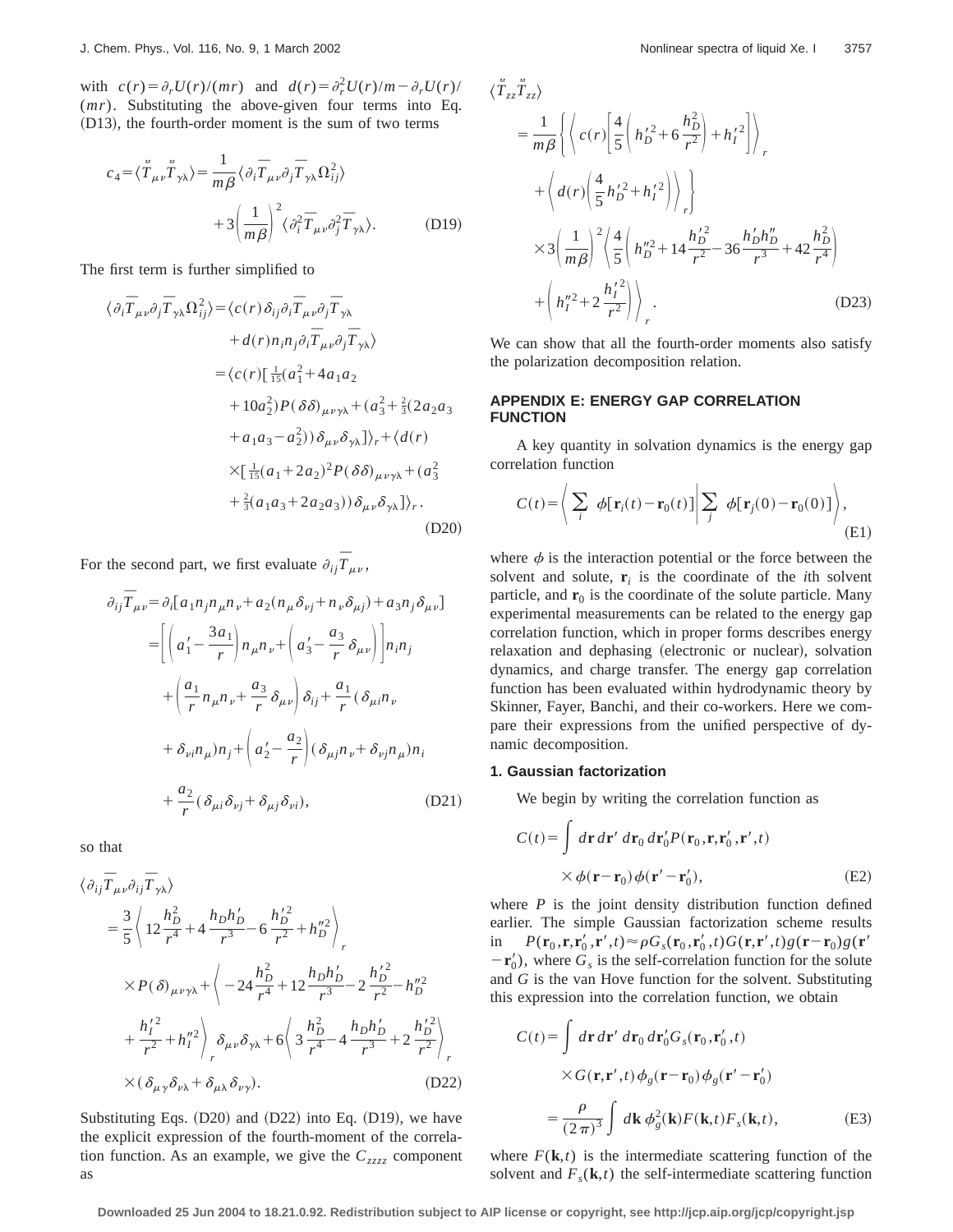of the solute. The dressed interaction potential is defined as  $\phi_g(\mathbf{r}) = \phi(\mathbf{r})g(\mathbf{r})$  with *g* the solvent–solute pair correlation function. Equation  $(E3)$  has been obtained by Hills using various superposition approximations. If  $\phi$  is the potential responsible for the solute–solvent structure, we then apply the mean spherical approximation and replace  $-\beta \phi(\mathbf{r})g(\mathbf{r})$ with the direct correlation function  $c(\mathbf{r})$ . With this approximation, Eq.  $(E3)$  becomes

$$
C(t) = \frac{\rho(k_B T)^2}{(2\pi)^3} \int d\mathbf{k} c^2(\mathbf{k}) F(\mathbf{k}, t) F_s(\mathbf{k}, t),
$$
 (E4)

which has been used by Banchi, Cherayil, Fayer, and their co-workers for calculating vibrational relaxation. $47,48$ 

The Gaussian factorization scheme starts to fail at short times and does not recover the equilibrium distribution at the initial time. To improve the accuracy of the Gaussian factorization, one has to correct the initial value of the correlation function while maintaining the structure of the dynamic decomposition. One possible way to include the initial-value correction is to rewrite Eq.  $(E3)$  as

$$
C(t) = \rho \int d\mathbf{r} d\mathbf{r}' G(\mathbf{r}, \mathbf{r}', t)
$$

$$
\times \phi(\mathbf{r} - \mathbf{r}_0) \phi(\mathbf{r}' - \mathbf{r}_0) \frac{\rho(\mathbf{r}, \mathbf{r}', \mathbf{r}_0)}{\rho(\mathbf{r}, \mathbf{r}')} ,
$$
(E5)

where the solute motion is not included. Here,  $\rho(\mathbf{r}, \mathbf{r}', \mathbf{r}_0)$  is the density–density correlation function in the presence of the solute, and  $\rho(\mathbf{r}, \mathbf{r}')$  is the density–density correlation function without the presence of the solute. The denominator  $\rho(\mathbf{r}, \mathbf{r}')$  cancels the van Hove function in the numerator at the initial time, thus recovering the exact initial value. With the Kirkwood decomposition approximation of  $\rho(\mathbf{r}, \mathbf{r}', \mathbf{r}_0)$ , Eq.  $(E5)$  recovers the simple Gaussian factorization expression in Eq. (E3). Similar corrections can also be introduced in Fourier space.

### **2. Dynamic Kirkwood superposition**

We follow the method used by the Skinner group. First, the energy gap correlation function is separated into the twoparticle and three-particle contributions  $C_2(t)$  and  $C_3(t)$ ,  $C(t) = C_2(t) + C_3(t)$ . The two-body contribution is written as

$$
C_2(t) = \sum_{i} \langle \phi[\mathbf{r}_i(t) - \mathbf{r}_0(t)]\phi[\mathbf{r}_i(0) - \mathbf{r}_0(0)] \rangle
$$

$$
= \rho \int d\mathbf{r}_1 d\mathbf{r}'_1 g(\mathbf{r}_1) \phi(\mathbf{r}_1) G(\mathbf{r}_1, \mathbf{r}'_1, t) \phi(\mathbf{r}'_1), \quad (E6)
$$

where  $\mathbf{r}_1$  and  $\mathbf{r}_1'$  are the solvent–solute separations at time zero and time *t*, respectively, and  $G(\mathbf{r}_1, \mathbf{r}_1', t)$  is the Green's function for the solvent–solute motion. If the solute is immobile, Eq. (E6) is exact because the center-of-mass motion is irrelevant. The three-particle contribution involves two solvent particles and the solute,

$$
C_3(t) = \sum_{i \neq j} \langle \phi[\mathbf{r}_i(t) - \mathbf{r}_0(t)] \phi[\mathbf{r}_j(0) - \mathbf{r}_0(0)] \rangle
$$
  

$$
= \rho^2 \int d\mathbf{r}_1 d\mathbf{r}_2 d\mathbf{r}'_1 d\mathbf{r}'_2 g(\mathbf{r}_1, \mathbf{r}_2, \mathbf{r}_{12})
$$
  

$$
\times \phi(\mathbf{r}_2) G(\mathbf{r}_1, \mathbf{r}_2, \mathbf{r}'_1, \mathbf{r}'_2, t) \phi(\mathbf{r}'_1),
$$
 (E7)

where  $\mathbf{r}'$  is the solvent–solute separation at time *t* and **r** is the solvent–solute separation at the initial time. The threebody Green's function is factorized into the two-body solvent–solute Green's function, and the Kirkwood superposition approximation is used to evaluate the three-body distribution function. Then, we have

$$
C_3(t) \approx \rho^2 \int d\mathbf{r}_1 d\mathbf{r}_2 d\mathbf{r}'_1 \phi(\mathbf{r}_2) g(\mathbf{r}_1) g(\mathbf{r}_2) g(\mathbf{r}_{12})
$$
  
× $G(\mathbf{r}_1, \mathbf{r}'_1, t) \phi(\mathbf{r}'_1)$ , (E8)

which can be understood as a different dynamic factorization scheme. As shown by the Skinner group, the above-given expression for  $C_3(t)$ , in combination with  $C_2(t)$ , predicts the energy gap correlation function with remarkable accuracy. The prediction of vibrational relaxation rate using this approach is reliable and leads to simple physical interpretation.45,46,84

Both dynamic Kirkwood superposition and Gaussian factorization are designed to decompose multiple correlation functions to linear correlation functions. The simple Gaussian factorization scheme takes into account the solvent– solvent density fluctuation but ignores the solute–solvent dynamic effect, whereas the dynamic Kirkwood superposition takes into account the solute–solvent dynamics at low to intermediate densities but ignores the solvent–solvent dynamics at high densities.<sup>85</sup> Therefore, the first scheme works better for weak solvent–solute interactions and the second scheme works better for strong solvent–solute interactions.

- <sup>1</sup>B. J. Berne and R. Pecora, *Dynamic Light Scattering* (Wiley-Interscience, New York, 1976).
- <sup>2</sup>G. R. Fleming, *Chemical Applications of Ultrafast Spectroscopy* (Oxford University Press, London, 1986).
- <sup>3</sup> S. Mukamel, *The Principles of Nonlinear Optical Spectroscopy* (Oxford University Press, London, 1995).
- <sup>4</sup>K. D. Rector, J. R. Engholm, J. R. Hill, D. J. Mayers, R. Hu, S. G. Boxer, D. D. Dlott, and M. D. Fayer, J. Phys. Chem. **102**, 331 (1998).
- <sup>5</sup>P. Hamm, M. Lim, M. Asplund, and R. M. Hochstrasser, Chem. Phys.
- Lett. 301, 167 (1999). <sup>6</sup>P. Vohringer, D. C. Arnett, T.-S. Yang, and N. F. Scherer, Chem. Phys. Lett. 237, 387 (1995).
- ${}^{7}$ C. J. Brennan and K. A. Nelson, J. Chem. Phys. **107**, 9691 (1997).
- <sup>8</sup> R. F. Loring and S. Mukamel, J. Chem. Phys. **83**, 2116 (1985).
- <sup>9</sup> Y. Tanimura and S. Mukamel, J. Chem. Phys. **99**, 9496 (1993).
- <sup>10</sup>K. Okumura and Y. Tanimura, J. Chem. Phys. **105**, 7294 (1996).
- $11$  J. A. Leegwater and S. Mukamel, J. Chem. Phys.  $102$ ,  $2365$  (1995).
- $12$  S. Mukamel, Annu. Rev. Phys. Chem. **51**, 691  $(2000)$ .
- <sup>13</sup>M. Cho, in *Advances in Multi-Photon Processes and Spectroscopy*, edited by S. H. Lin, A. A. Villaeys, and Y. Fujimura (World Scientific, Singapore, 1999!.
- $14$ K. Tominaga and K. Yoshihara, Phys. Rev. Lett. **74**, 3061 (1995).
- <sup>15</sup>T. Steffen and K. Duppen, Phys. Rev. Lett. **76**, 1224 (1996).
- <sup>16</sup>T. Steffen and K. Duppen, J. Chem. Phys. **106**, 3854 (1997).
- <sup>17</sup>D. J. Ulness, J. C. Kirkwood, and A. C. Albrecht, J. Chem. Phys. **108**, 3897 (1998).
- <sup>18</sup>A. Tokmakoff, M. J. Lang, D. S. Larsen, G. R. Fleming, V. Chernyak, and S. Mukamel, Phys. Rev. Lett. **79**, 2702 (1997).